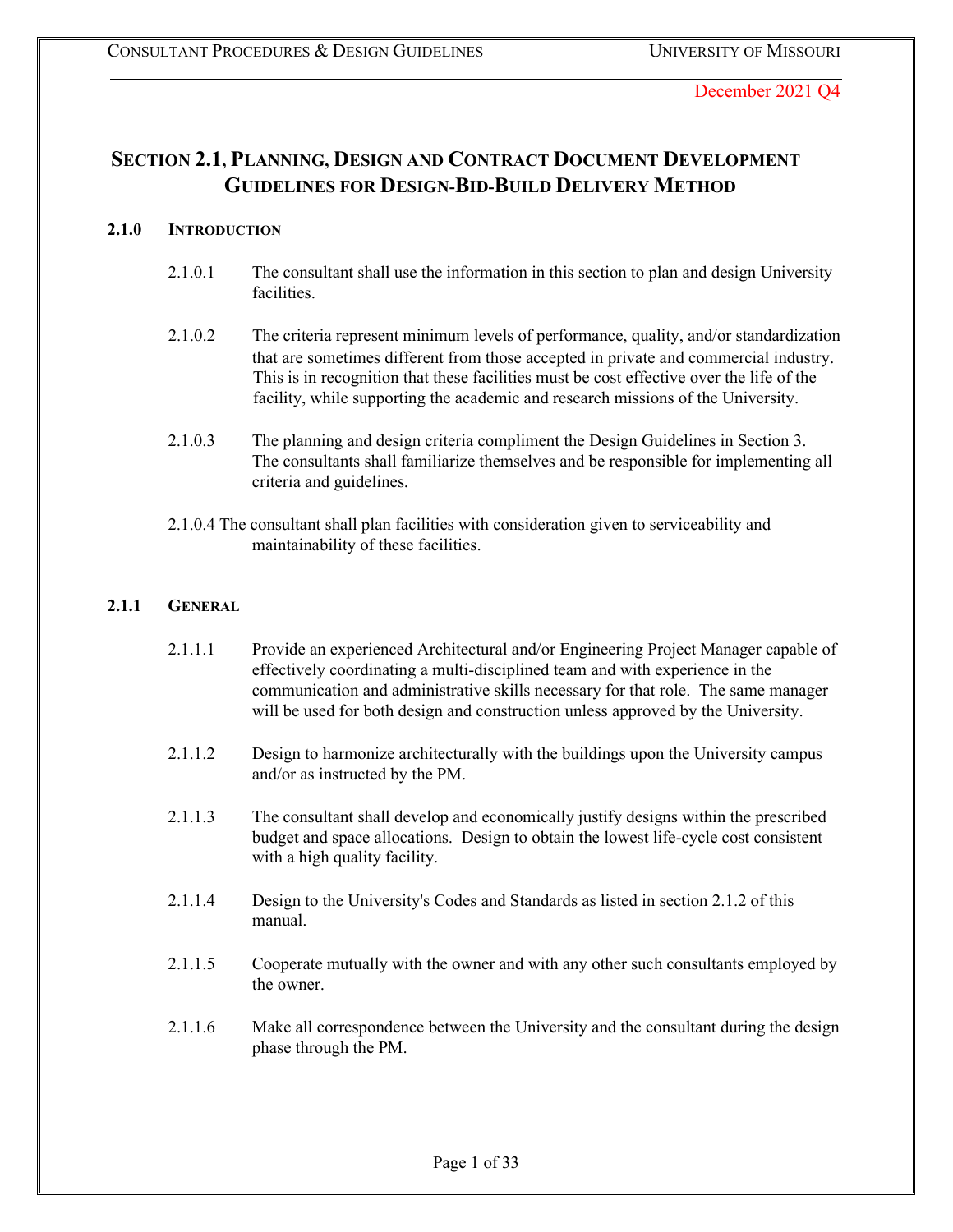2.1.1.7 Identify construction alternates to be included in the design as additional to base bid design. The University typically includes construction alternatives to protect the budget. **2.1.2 BUILDING CODES AND STANDARDS FOR UNIVERSITY FACILITIES**

- 2.1.2.1 Basic Building Code Policy
	- 2.1.2.1.1 All University facilities shall comply with the International Code Council [ICC] Codes.
	- 2.1.2.1.2 Codes and standards required by accreditation agencies, such as the Joint Commission for Accreditation of Hospitals (JCAHO) will also be used unless the ICC requirements are more stringent.
	- 2.1.2.1.3 In the event that special design features and/or construction systems are not covered in the ICC codes, the applicable edition of the National Fire Protection Association [NFPA] family of standards and/or the NFPA 101 Life Safety Code shall be used.
	- 2.1.2.1.4 The UM FPD web site contains a list of the versions of the codes and standards that are applicable for the current calendar year.
- 2.1.2.2 **Codes** that apply to University design & construction.
	- 1. ICC International Building Code and reference standards
	- 2. ICC International Fire Code
	- 3. ICC International Plumbing Code
	- 4. ICC International Mechanical Code
	- 5. ICC Existing Building Code (for Repairs, and Level 1 & 2 alterations only, with preapproval from the AHJ)
	- 6. ICC International Fuel Gas Code
	- 7. ICC International Swimming Pool and Spa Code
	- 8. NFPA 13 Installation of Fire Sprinkler Systems
	- 9. NFPA 14 Standard for the Installation of Standpipe, Private Hydrants and Hose Systems.
	- 10. NFPA 20 Standard for the Installation of Stationary Fire Pumps for Fire Protection
	- 11. NFPA 45 Standard on Fire Protection for Laboratories Using Chemicals
	- 12. NFPA 51B Standard for Fire Prevention During Welding, Cutting, and Other Hot Work
	- 13. NFPA 70 National Electric Code (NEC)
	- 14. NFPA 72 National Fire Alarm Code
	- 15. NFPA 90A Installation of Air Conditioning and Ventilating Systems
	- 16. NFPA 110 Standard for Emergency and Standby Power Systems
	- 17. NFPA 150 Fire and Life Safety in Animal Housing Facilities
	- 18. ADA Standards for Accessible Design (DOJ)
	- 19. NFPA 101 Life Safety Code (as noted in 2.1.2.1.3 above)
	- 20. American Society of Mechanical Engineers (ASME) Safety Code of Elevators and Escalators A17.1 and other codes as adopted by The Missouri Division of Fire Safety, Elevator Safety Unit.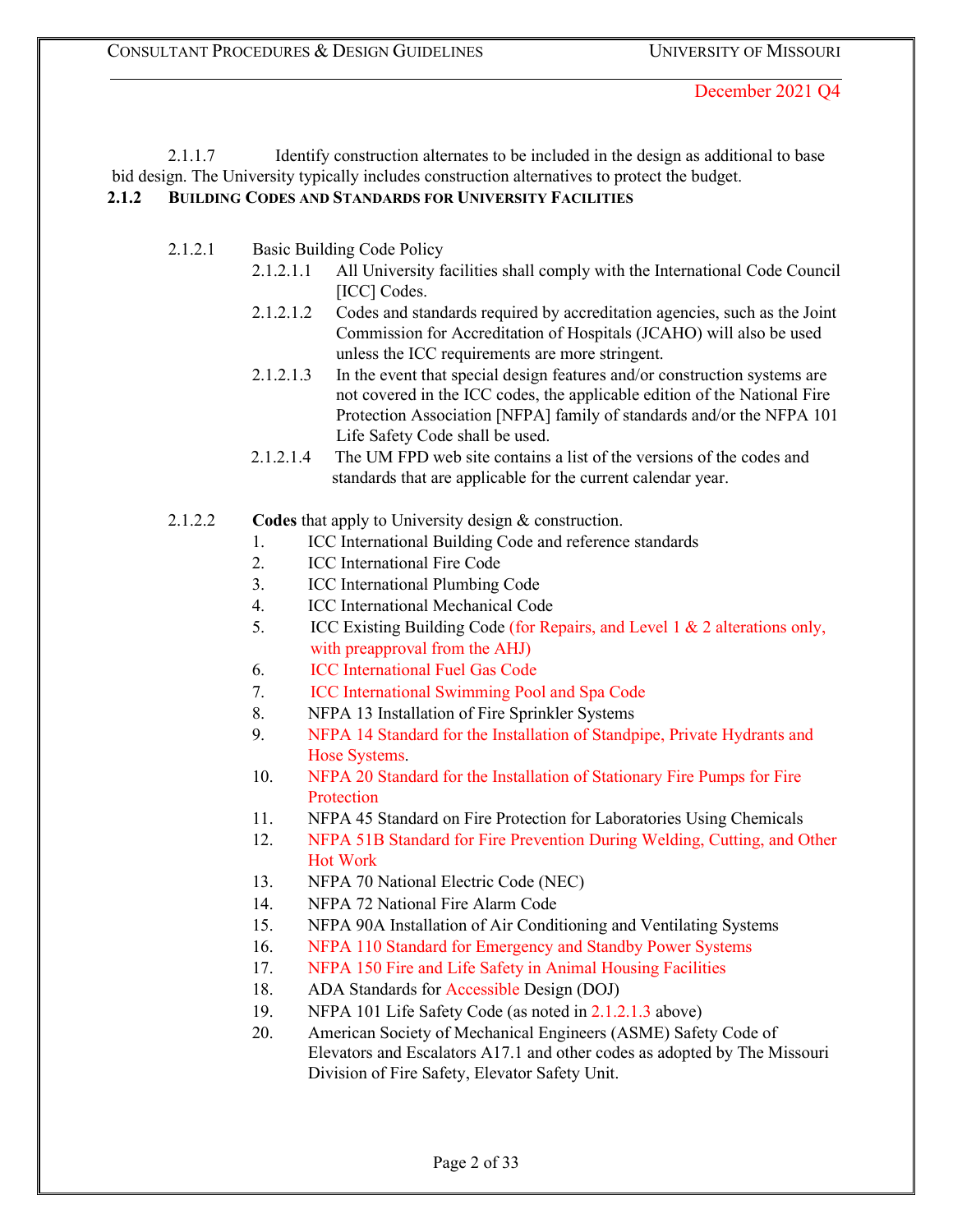2.1.2.3 **Standards** that apply to University design & construction.

- 1. National Fire Protection Association (NFPA) standards
- 2. Missouri Standard Specification for Highway Construction, Missouri State Highway Commission
- 3. American Concrete Institute (ACI)
- 4. American National Standards Institute (ANSI)
- 5. American Refrigeration Institute (ARI)
- 6. American Society for Testing and Materials (ASTM)
- 7. Underwriter's Laboratories, Inc. (UL), Federal Specifications
- 8. National Electrical Manufacturers Association (NEMA)
- 9. Williams Steiger Occupational Safety and Health Act of 1970 (OSHA)
- 10. American Society of Heating Refrigeration & Air Conditioning Engineers (ASHRAE)
- 2.1.2.4 Automatic Fire Suppression Systems. All new buildings will be designed with automatic fire suppression systems throughout. Exceptions to this requirement may be granted by the UM Director of Facilities Planning & Development for facilities such as garages, temporary facilities, etc. Work to existing facilities will be designed to meet code. However, it is highly recommended to provide automatic fire suppression systems as a part of major renovation projects.
- 2.1.2.5 The Authority Having Jurisdiction [AHJ] as referred to in the building codes is the UM Director of Facilities Planning & Development, University of Missouri System. All requests for the AHJ will be made through the Project Manager to the UM Director of Facilities Planning & Development.
- 2.1.2.6 Code Change Administration
	- 2.1.2.6.1 Changes to the ICC Code will be implemented by the January 1 following issuance. Changes to the NFPA, and other listed standards, will be adopted similarly as the ICC code. Revisions to ADA Standards will be implemented immediately.
	- 2.1.2.6.2 Projects with Design Development approval will not be required to incorporate subsequent code revisions, with the following exceptions:
		- (1) Projects where construction does not begin within 18 months of approval of design development documents or within 12 months of approval of final construction documents will be revised to incorporate subsequent code revisions.
		- (2) Changes, which significantly improve the access, health, and safety of building occupants, will be incorporated into all projects.
	- 2.1.2.6.3 The University will notify Consultants engaged in University design work of any code revisions in writing. The Consultant shall promptly advise the University Project Manager of any implications of a code revision to the design work. Any resulting abandoned work resulting from a University code revision may be eligible as an additional service under the Consultant's agreement.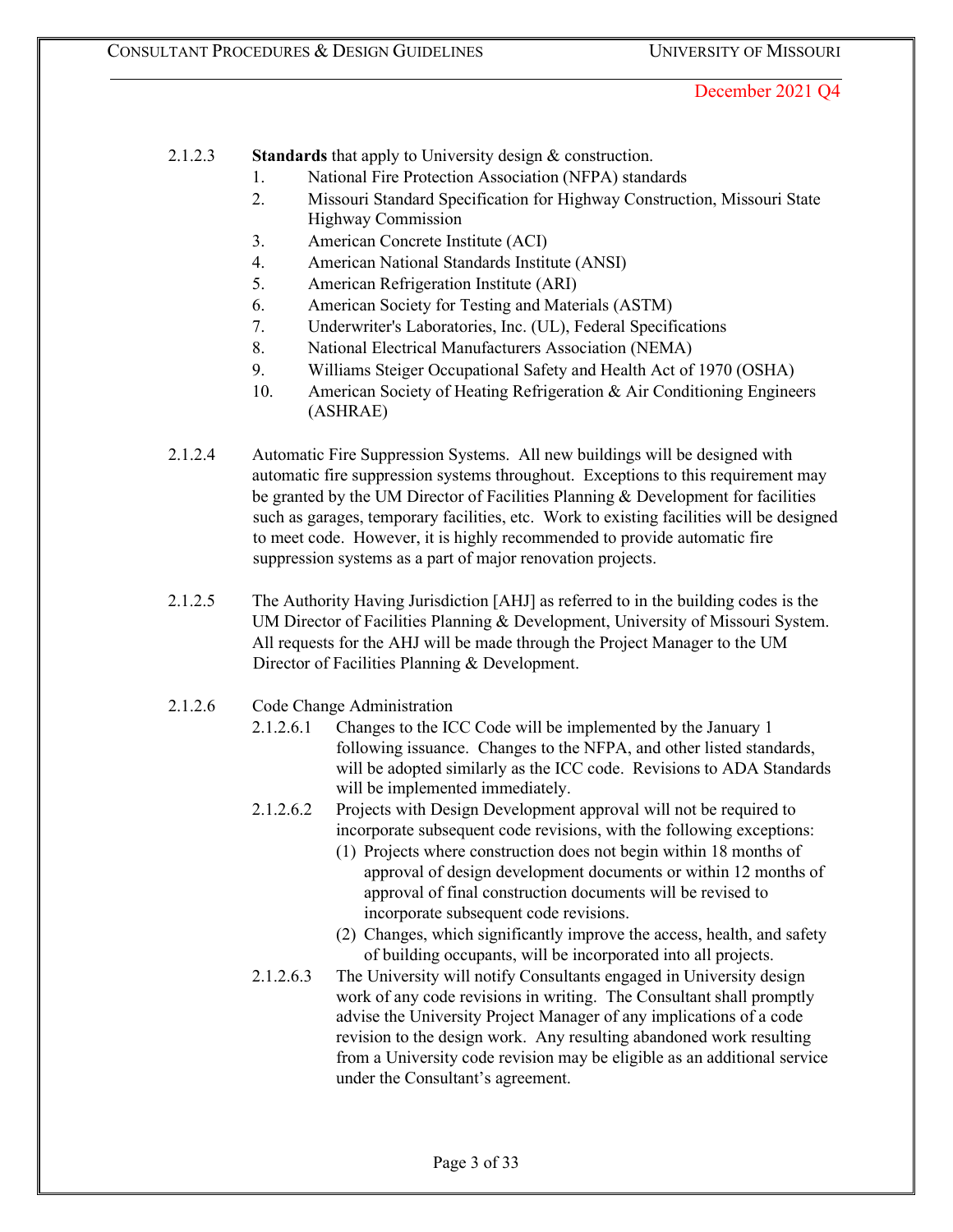- 2.1.2.7 The University's general policy is not to deviate from the adopted codes. Consultant must certify in writing on the contract document that the project has been designed in compliance with the University codes, see section 2.1.6 Contract Documents for additional information.
- 2.1.2.8 Variance Procedures
	- 2.1.2.8.1 Consultant must request approval of any code variances in writing through the University Project Manager (PM) to the UM Director of Facilities Planning & Development. The University AHJ will issue a written ruling on all requests. A code variance request must include:
		- (1) An explanation of the situation, the applicable codes, and the reason why code compliance is not possible. Copies of referenced codes, informational sketches, drawings, calculations, and other supporting material should be attached to the request.
		- (2) A discussion and recommendation related to the impact on building use and occupant safety.
		- (3) A discussion and recommendation of equivalent systems available and cost implications of each.
- 2.1.2.9 Code Compliance Report
	- 2.1.2.9.1 All projects require a Code Compliance Report. The Consultant shall perform a project code analysis before the completion of design development, but preferably during the schematic design phase. As the design proceeds, the consultant shall update the code information. The UM Code Compliance Report may vary in size and detail depending on the size of the project. At a minimum it must include basic information about the project as it relates to the applicable building codes. The basic information required includes the following:
		- (1) Title Sheet with project name, number, location, list of consultants
		- (2) List of applicable codes
		- (3) Occupancy classification (describe separated or non-separated if mixed occupancy)
		- (4) Type of construction
		- (5) Building area (each story and total building area) and height (stories/feet)
		- (6) Whether fire sprinklers will be installed, and which NFPA sprinkler standard is being followed
		- (7) Whether incidental or accessory use provisions will be employed
		- (8) Allowable area calculations
		- (9) Means of egress information
		- (10) Fire resistance of structural elements
		- (11) Seismic Design Category
		- (12) Plumbing fixture counts and calculations
		- (13) ASHRAE 90.1 Calculations
		- (14) ASHRAE 62.1 Ventilation Calculations
	- 2.1.2.9.2 Other Code Compliance Report Requirements: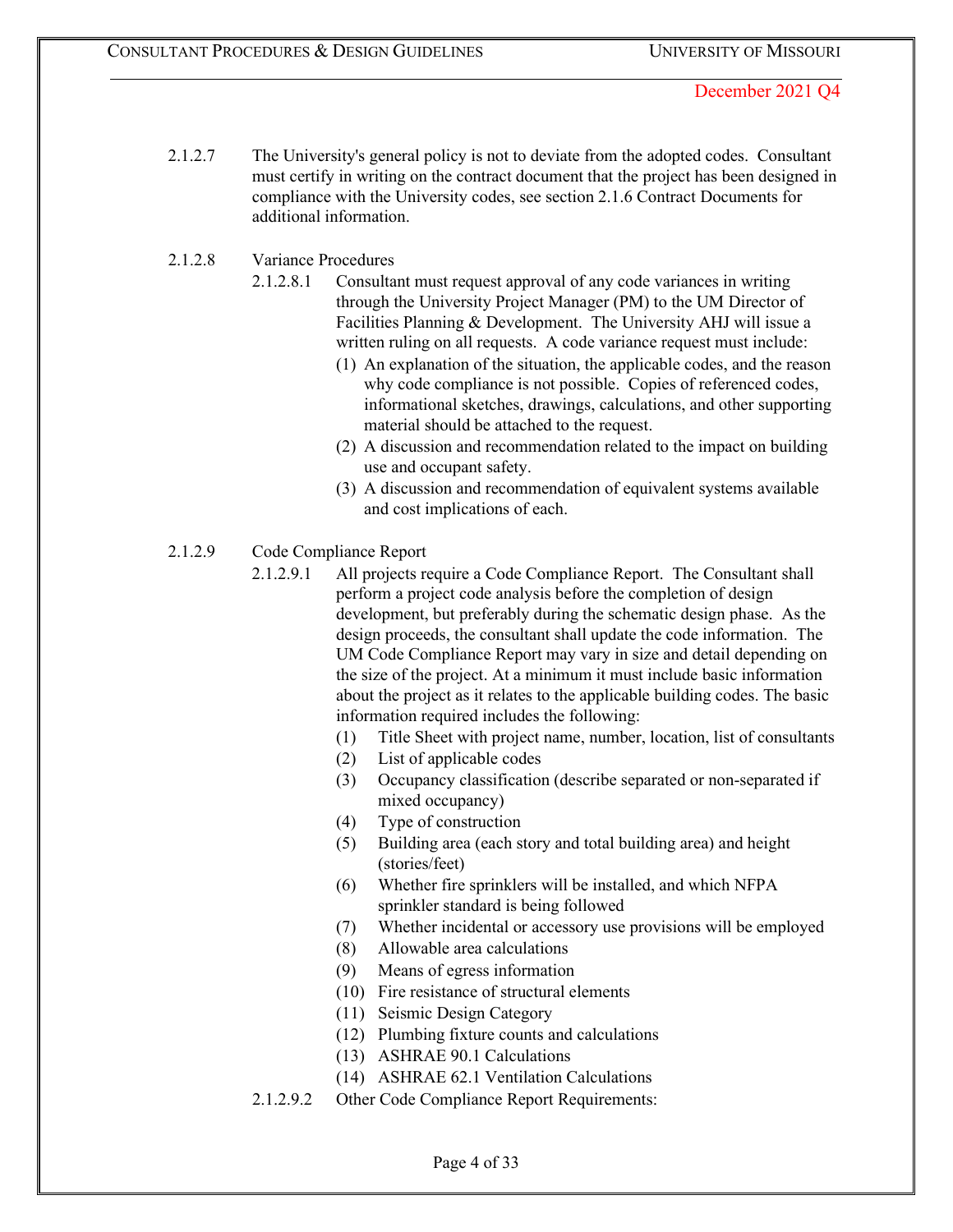- (1) In a mixed occupancy building, a floor plan showing the different occupancies in a building is required to describe the locations and treatment of the different uses. If the building is a separated occupancy building, the ratio calculations required by the code should be provided. For a non-separated occupancy building, the allowable height and area calculations for the most restrictive occupancy must be provided to support the design.
- (2) Means of egress information includes the location, construction, size, and character of the means of egress. Every floor and all rooms and spaces must be shown on egress floor plans. Occupant loads and how they were determined must be provided. Show the number of occupants passing through egress components to confirm the egress capacity. The common path of egress and travel distances must be shown on the egress plans.
- (3) Fire-resistance rating construction requirements for the building based on the type of construction must be provided. If the means of egress includes fire-resistance rated construction, the ratings and locations of these components must be shown on the egress plan.
- 2.1.2.9.3 All calculations shall include all design assumptions.
- 2.1.2.9.4 The code analysis will note any potential nonconforming construction. The Consultant may employ a Code Consultant to augment their design team. Failure of design work to meet the established University basic building code will result in redesign at no cost to the Owner.
- 2.1.2.10 The University may employ an Independent Code Consultant to review designs for code compliance. This does not relive the Consultant from responsibility to design to code. On major projects, a follow-up code analysis will be performed on design development and contract documents submittals.

# **2.1.3 BASIS OF DESIGN**

### 2.1.3.1 General

- 2.1.3.1.1 The Basis of Design shall be an electronic document created in Adobe Acrobat which contains the pertinent sections as listed in this sub-section. The Basis of Design is intended to be a repository for documentation relating to the design of a project. Therefore, not all items will initially be covered, but will be added as appropriate during the design process. Sections to be contained in the Basis of Design are listed below and described in this section:
	- (1) Description of Construction
	- (2) Project Schedule
	- (3) Project Cost
	- (4) Code Analysis
	- (5) Energy and Sustainability
	- (6) Life Cycle Cost Studies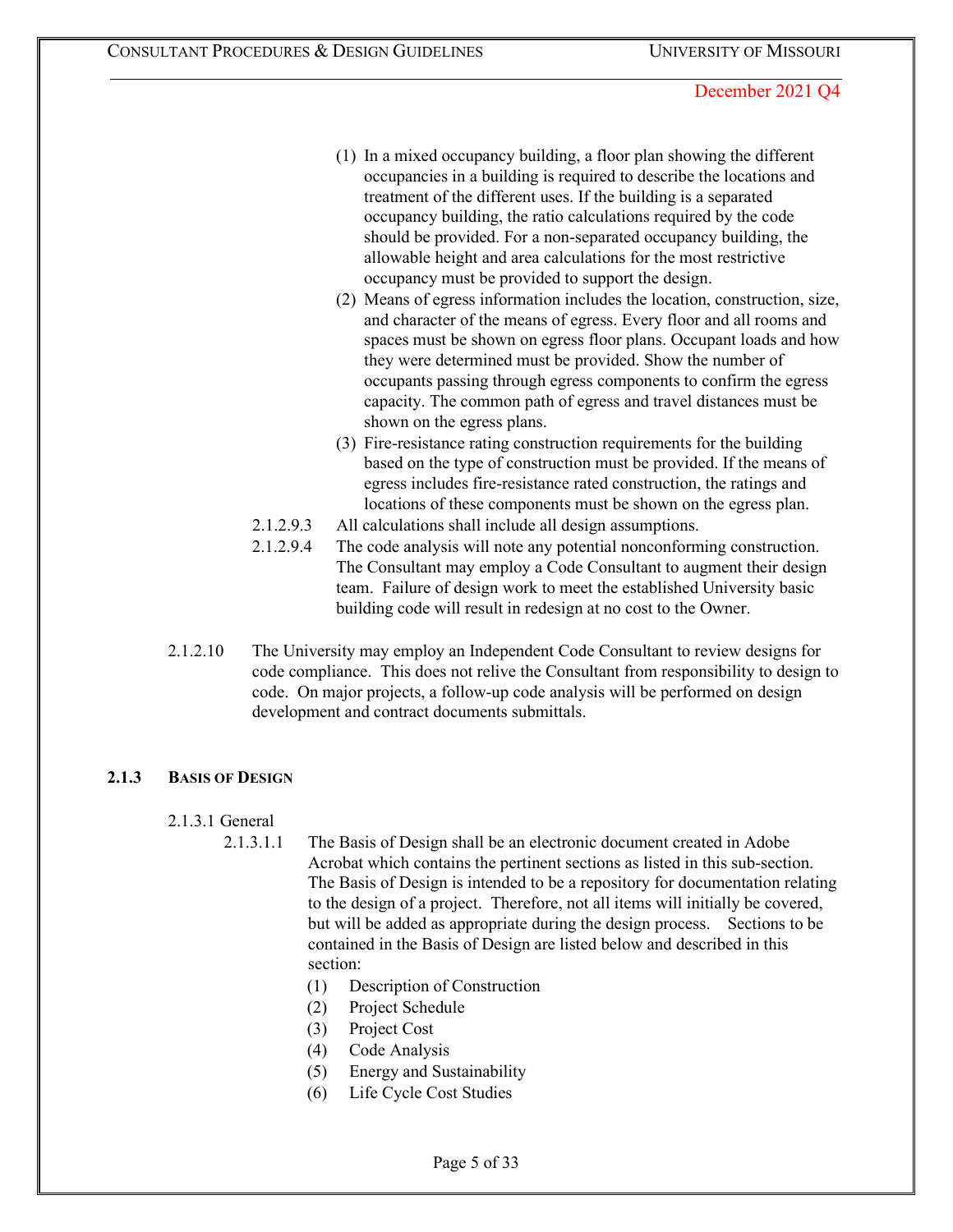- (7) Design Calculations
- 2.1.3.1.2 Each of the sections above should be updated, where applicable, at each submittal phase of the design documents. Changes in the basis of design shall be noted and dated to document the change. References to emails, correspondence, or meeting minutes shall be used.
- 2.1.3.2 Description of Construction
	- 2.1.3.2.1 Provide a one to two page Executive Summary summarizing the size and scope of the project including general programmatic information identifying programs and activities.
	- 2.1.3.2.2 Provide background information describing the intent of the project as described and agreed to by the campus. Describe other parameters affecting definition of the problem, such as master planning issues, existing structural limitations, and site conditions. Typical subheadings might include Project Background, Space Program, Planning Issues and Design Objectives.
	- 2.1.3.2.3 Include a table of assignable square footage that clearly illustrates the proposed assignments of space. Column headings similar to those shown below should be used.

| Department/ $Type$<br>of Space | Current<br>Assignments * | Proposed Assignments |            |       |
|--------------------------------|--------------------------|----------------------|------------|-------|
|                                |                          | Renovated            | <b>New</b> | Total |

2.1.3.2.4 Description of construction. Provide a description of:

- (1) Architectural Systems including interior and exterior finishes
- (2) Structural Systems
- (3) Plumbing Systems
- (4) Mechanical Systems
- (5) Electrical Systems
- (6) Fire Protection Systems

### 2.1.3.3 Project Schedule

- 2.1.3.3.1 The project schedule should be developed as part of the initial proposal of the University's consultant and updated and expanded as the project develops. Typical milestones might be:
	- (1) Programming
	- (2) Schematic Design Submittal
	- (3) Design Development Submittal (multiples if required)
	- (4) Construction Document Submittal (multiples if required)
	- (5) Advertise for Bids
	- (6) Bid Opening
	- (7) Notice to Proceed
	- (8) Complete Commissioning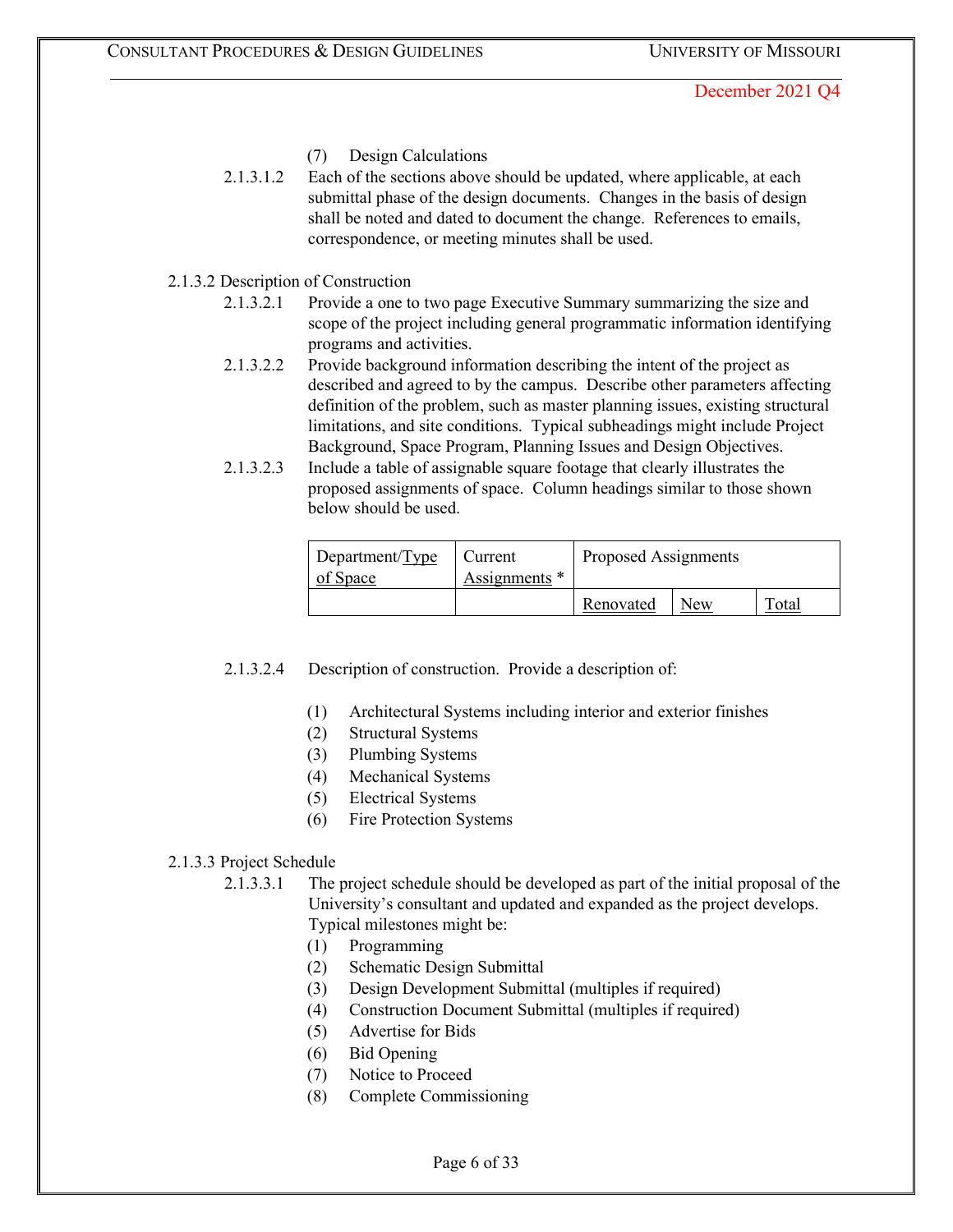- (9) Substantial Completion
- 2.1.3.3.2 The consultant will provide either a final logic bar chart schedule or a narrative for the project construction and identify any items in the critical path. The schedule will identify any long lead building components to complete the work.
- 2.1.3.3.3 Each phase should show the actual time used by the consultant, submittal dates of review documents, and review meeting dates.
- 2.1.3.3.4 Show Construction Phasing in the project schedule.
- 2.1.3.3.5 If other dates are needed such as commissioning completion dates, environmental approvals required, or other issues, they should also be included.
- 2.1.3.4 Project Cost

Progressively more detailed construction estimates will be submitted as documents are developed. The final estimate will become the basis for the University project cost estimate to be used at bid opening. The estimates will include separate estimated costs for any construction alternates included in the bid documents but not part of the base bid.

### 2.1.3.5 Code Analysis

The Code Compliance Report should be included in the Basis of Design Document.

### 2.1.3.6 Energy and Sustainability

- 2.1.3.6.1 Minimum energy conservation requirements are specified in this section. Facility designs should also include energy conservation features beyond what is required by energy conservation standards where those features can be economically justified from a life cycle cost standpoint. Principal considerations are first cost, operational cost, maintenance cost, climatic conditions, site configuration, building orientation, building functional arrangement, building envelope, and mechanical systems as applicable to minimize the use of fossil fuels.
- 2.1.3.6.2 The consultant shall develop an energy conservation report for each new building, building addition, or renovation:
	- (1) When total energy consumption is expected to exceed the 500 million BTU per year or the building is larger than 10,000 gross square feet
	- (2) Included as a part of the schematic design, where final selection of energy conservation features is made
	- (3) Updated during the design development and contract document phases
	- (4) For new buildings, additions, or renovations of existing buildings where total energy consumption is less than 500 million BTU per year. An energy conservation report is not required unless requested by the Project Manager (PM).
	- (5) An energy analysis comparing at least three (3) different alternatives is required if indicated on Exhibit A of the agreement.
- 2.1.3.6.3 Evaluate and document compliance with the edition of ASHRAE Standard 90.1 listed in the current [list of applicable codes and standards](https://collaborate.umsystem.edu/sites/fpd/public/docs/UM%20Code%20List.pdf) [o](https://collaborate.umsystem.edu/sites/fpd/public/docs/UM%20Code%20List.pdf)n the University's FPD website.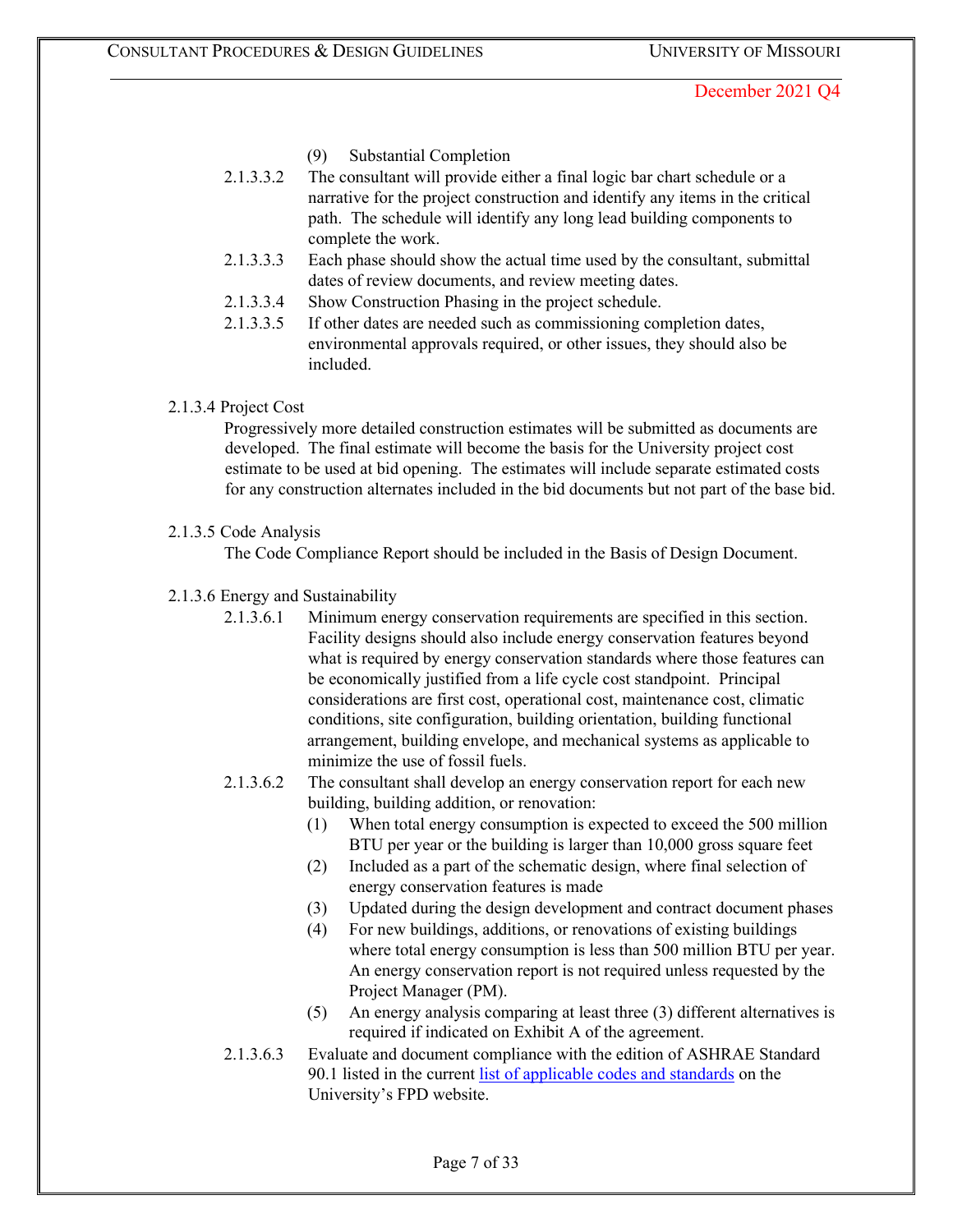- (1) Compliance must be documented at the conclusion of, design development, and contract document phases. Compliance may be documented using USDOE's COMcheck software where the approach is prescriptive or trade-off within the limits of the COMcheck software.
- (2) If compliance is done using a performance approach or features not available in COMcheck, then appropriate computer software listed below must be used.
- (3) If compliance is not achieved, then redesign is required.
- 2.1.3.6.4 The following computer programs are approved where required by the compliance approach selected:
	- (1) BLAST
	- (2) DOE-2
	- (3) TRACE 700
	- (4) CARRIER HAP
- 2.1.3.6.5 Energy conversion values, from 10 CFR Part 436 are: Electricity 3,412 BTU/KWHr Fuel Oil (#2) 137,000 BTU/gallon Natural Gas 1,030 BTU/cubic feet Liquefied Petroleum Gas (LPG) propane 21,560 BTU/pound Coal 24,500,000 BTU/short ton Steam (80% boiler and 15% line loss) 1,390 BTU/pound
- 2.1.3.6.6 Design Conditions by campus:
	- (1) MU, S&T, UMSL:
		- (a) Summer: 95° F db, 77°F wb (78°F wb for 100% OA systems) (b) Winter: -1°F db
		- (c) Energy Analysis: St. Louis data
	- (2) UMKC
- (a) Design Conditions same as Columbia
- (b) Energy Analysis: Kansas City data
- 2.1.3.6.7 Specific criteria listed in this manual supersede both ICC and ASHRAE requirements.

### 2.1.3.7 Life Cycle Cost Alternatives

Provide Life Cycle Cost Alternatives as directed by the Project Manager.

### 2.1.3.8 Design Calculations

- 2.1.3.8.1 Provide a design summary documentation in an indexed report format with all assumptions and references stated. Include:
	- (1) Architectural design calculations (including occupancy classifications, type of construction, fire resistive ratings, exiting calculations, allowable building height and area, toilet fixture calculations and any unusual provisions or exceptions applicable to the project). Refer to Submittal Requirements for more information.
	- (2) Structural design calculations (including live load, roof load, snow load, wind load, lateral soils load and seismic load calculations. Also include any unusual provisions, special loads or exceptions applicable to the project). Refer to Submittal Requirements for more information.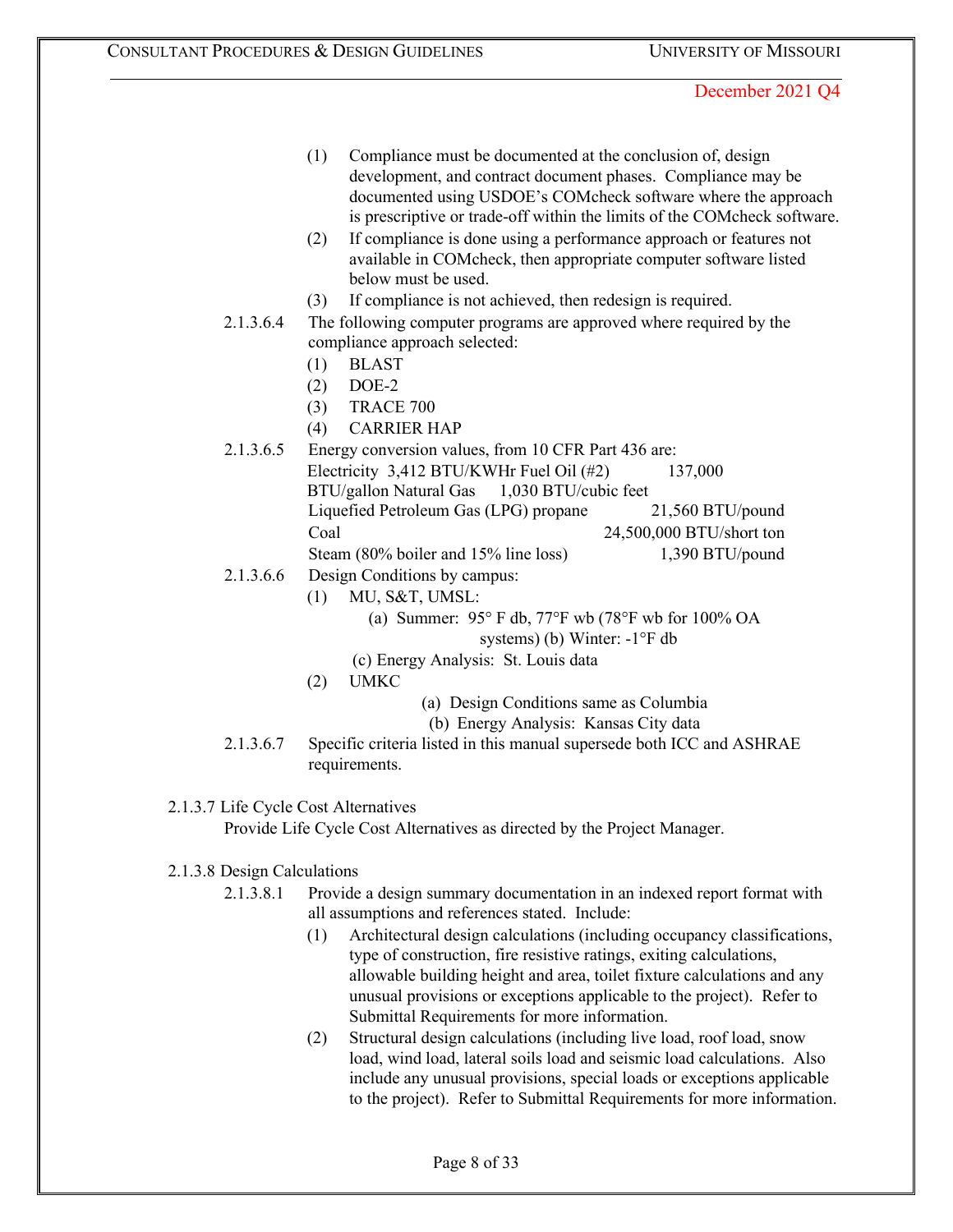- (3) Civil design calculations (including storm drainage, sanitary sewer, domestic water service and any unusual provisions or exceptions applicable to the project). Refer to Submittal Requirements for more information.
- (4) Mechanical design calculations (including building loadings, equipment sizing, steam pipe stress analysis, annual energy usage and any unusual provisions or exceptions applicable to the project) Building load calculations shall be done using the programs listed in the performance approach method for ASHRAE Standard 90.1 compliance. Refer to Submittal Requirements for more information.
- (5) Electrical design calculations (including fault current calculations, transformer loading, circuit sizing, building energy usage and any unusual provisions or exceptions applicable to the project). Refer to Submittal Requirements for more information.
- (6) Basis of design equipment and material information (e.g. catalog material, charts, tables, performance curves, etc.). Refer to Submittal Requirements for more information.
- 2.1.3.8.2 Where applicable design calculations shall be cross-referenced to Code Analysis section of the Basis of Design.

### **2.1.4 STANDARD FLOOR AND ROOM NUMBERING**

### 2.1.4.1 Floor Plans Room Numbering and Usage

Consultant shall provide floor plans showing room usage and a space for room number to PM who will provide room numbers to consultant to include on drawings.

### **2.1.5 BUILDING AREAS DEFINITIONS**

### 2.1.5.1 Gross Area

- 2.1.5.1.1 Gross Area is the sum of the floor areas of the building included within the outside faces of exterior walls for all stories or areas having floor surfaces. Gross area is gross square feet (GSF).
- 2.1.5.1.2 Calculate gross area by measuring from the outside face of exterior walls, disregarding cornices, pilasters, buttresses, etc., which extend beyond the wall face. Gross area includes basements (except unexcavated portions), attics, garages, enclosed porches, penthouses, mechanical equipment floors, lobbies, mezzanines, balconies (inside or outside) utilized for operational functions, and corridors, provided they are within the outside face lines of the building. Stairways, elevator shafts, mechanical service shafts, and ducts count as gross area on each floor through which the shaft passes. Exclude open courts and light wells, or portions of upper floors eliminated by rooms or lobbies rising above single-floor ceiling height.

### 2.1.5.2 Net Assignable Area

2.1.5.2.1 Net Assignable Area is the sum of all areas on all floors of a building assigned to, or available for assignment to, an occupant, including every type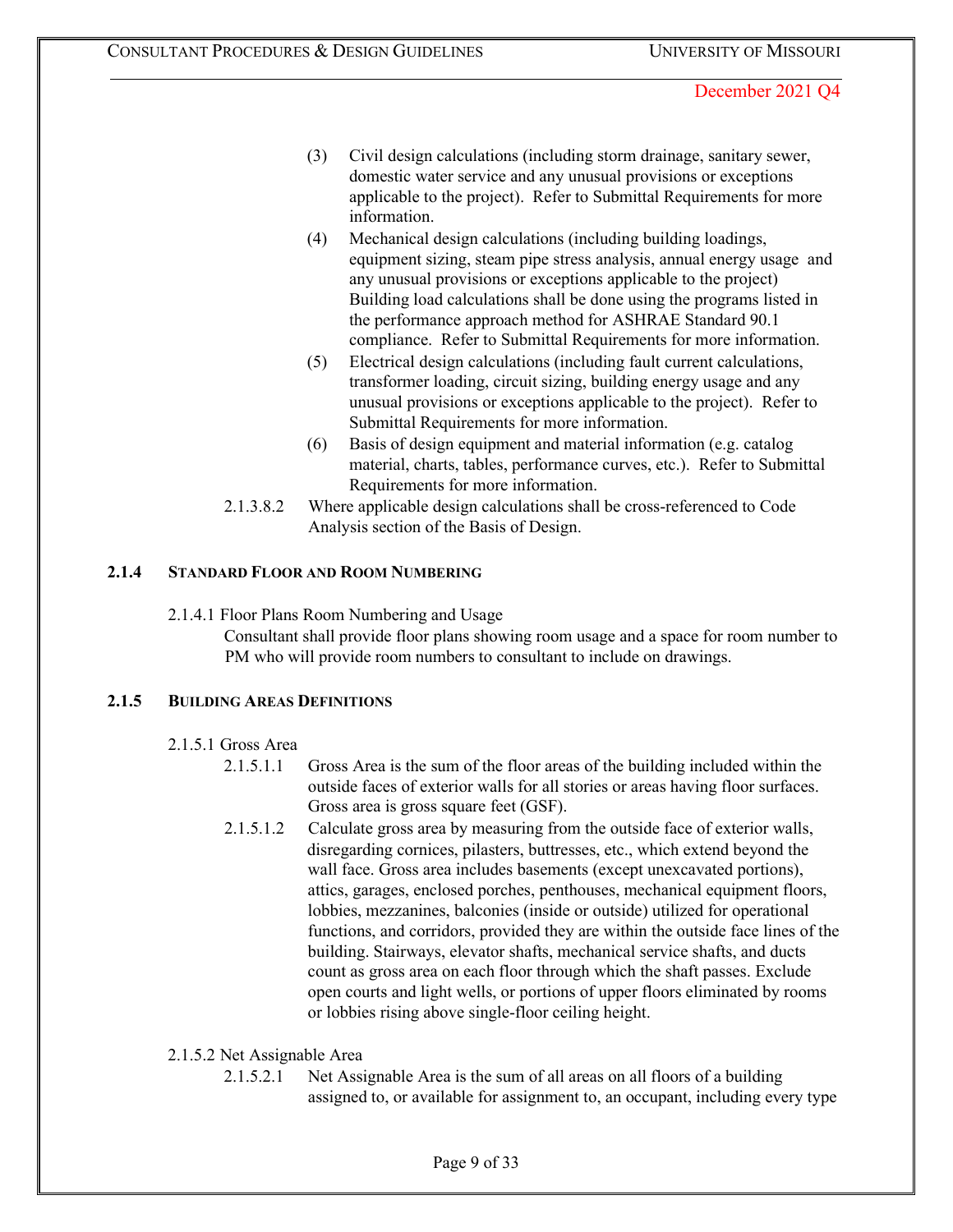of space functionally usable by an occupant (except spaces defined as custodial, circulation, mechanical, and restroom areas). Net assignable area is assignable square feet (ASF).

2.1.5.2.2 Calculate assignable area by measuring from the inside finishes of surfaces that form the boundaries of the designated areas. Do not include unusable areas having less than 6'6" clear headroom. Include space subdivisions for offices, classrooms, laboratories, seminar and conference rooms, libraries, file rooms, storage rooms, etc., including those for special purposes (e.g., auditoriums, cafeterias, TV studios, faculty and student locker and shower rooms, maintenance and repair shops, garages), which can be put to useful purposes in accomplishment of the institution's mission. Deductions are not made for columns and projections necessary to the building.

### 2.1.5.3 Nonassignable Area

2.1.5.3.1 Nonassignable area is the building area that is not available for assignment to building occupants but is necessary for the general operation of the building. By definition, nonassignable area consists exclusively of the following: circulation, custodial, mechanical, and restroom areas. Calculate nonassignable area the same as assignable area.

### **2.1.6 Contract Documents**

2.1.6.1 General

- 2.1.6.1.1 There shall be no duplication between portions of the contract documents; all documents shall be complementary.
- 2.1.6.1.2 Contract documents shall be complete and ready for seals and signatures. Contract document originals will be sealed, signed and dated by the architect or engineer of record prior to printing of bid documents.
	- (1) Exception: Documents prepared by a non-licensed specialty consultant such as a lab planner, food service consultant, etc. are not required to be sealed. Verify with PM whether these drawings are required to be sealed.
- 2.1.6.1.3 All corrections to drawings and specifications identified during design development and subsequent intermediate reviews will be completed. Each design submittal phase will not be accepted until these corrections have been made and accepted. All code comments also must be addressed in writing and accepted by the AHJ.
- 2.1.6.1.4 The consultant, at the direction of the PM, will incorporate drawings that illustrate the location of any expected asbestos containing materials. The consultant will not be responsible for the identification and removal of asbestos.
	- 2.1.6.1.5 During the bidding phase, the consultant will accept and reply to all contractor inquiries relating to clarification and interpretation of the documents. These clarifications will be formally documented, and those that identify significant change or clarification will be documented by addenda.
- 2.1.6.2 Design Documents
	- 2.1.6.2.1 General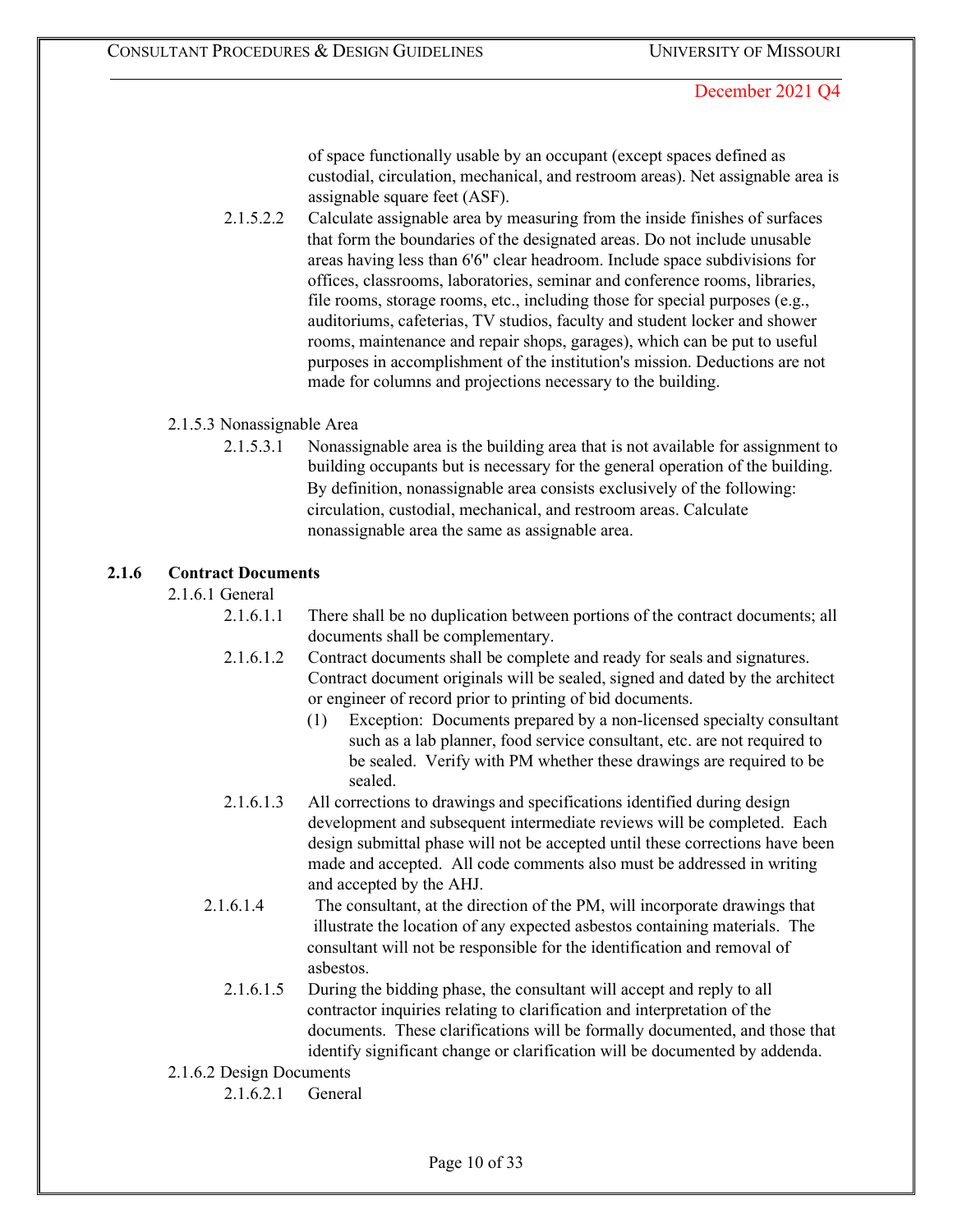- (1) The term "Drawings" refers to the graphic portrayal of elements included within the scope of the contract documents.
- (2) Do not include names of individuals on sheets. Only show organizations.
- (3) Each drawing sheet other than the title sheet will display the following:
	- (a) Advertisement/issue date
	- (b) Title of the project
	- (c) An individual sheet title
	- (d) Alphanumerical number indicating discipline and sheet number
	- (e) Scale and North Arrow
	- (f) University Project Number
	- (g) For bid and construction sets the seal of a professional architect or engineer registered in the State of Missouri, signed and dated. The date on the seal applied by the registrant shall be the date the seal was applied to the drawing, not any other date. It shall be the responsibility of the registrant to apply his or her seal in a manner that meets all current rules of the [Board For Architects,](http://pr.mo.gov/apelsla.asp) [Professional Engineers, Professional Land Surveyors and](http://pr.mo.gov/apelsla.asp) [Landscape Architects.](http://pr.mo.gov/apelsla.asp) Additionally, a disclaimer shall be added to each drawing sheet as near the seal location as possible stating the architect's or engineer's takes responsibility for the drawing that is sealed and disclaims responsibility for all other sheets in the set.
- 2.1.6.2.2 Drawing Format
	- (1) The following are minimum requirements for projects involving construction of new facilities, or renovations of or additions to existing facilities.
	- (2) The drawing size will be D size sheets (24" x 36"), unless otherwise directed by Project Manager (PM). The consultant will confer with the PM for drawing sizes.
	- (3) Scale
		- (a) Plot, site, & utility plans can be either  $1" = 10'$  or  $1" = 20'$  scale.
		- (b) Building floor plans and roof plans will be  $1/8$ " or  $1/4$ " = 1'. Odd scales such as 3/8" shall not be permitted on plan views. Location plans and plans showing contractor access routes may be smaller. (c) Details will be drawn at  $\frac{1}{2}$ , 1", or  $1-\frac{1}{2}$ " = 1'.
	- (4) A graphic scale showing the physical length of a line or graphic will be required on every sheet. The purpose of this scale is to be able to determine the amount of reduction that has been done to a drawing from its original format. If in doubt, the consultant shall request clarification and approval by the PM.
	- (5) Completed drawings shall be CAD produced and will be of excellent quality for the production of good duplicates.
	- (6) Drawings will be divided into disciplines adapted from the U.S. National CAD standard.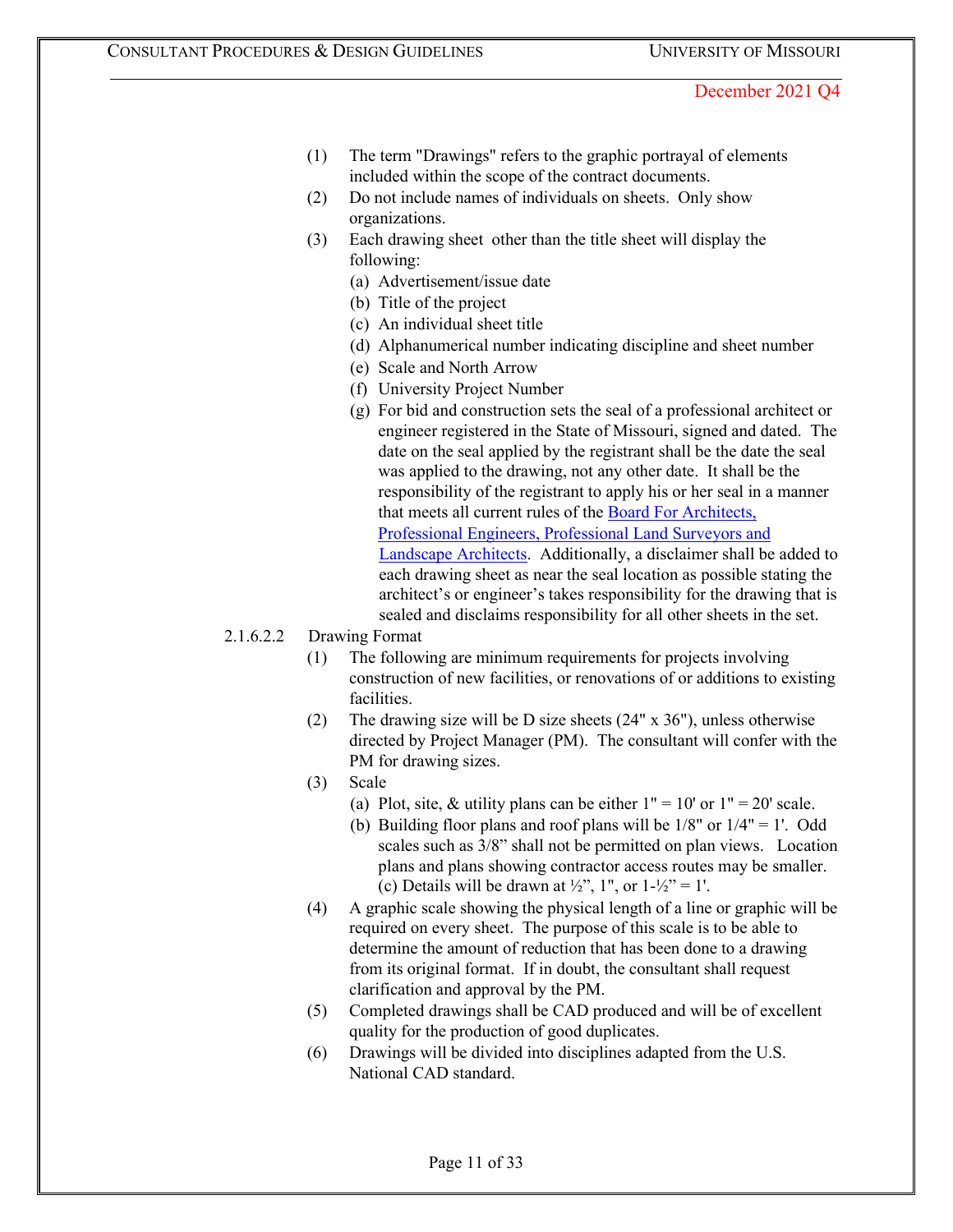- (7) The drawings will be labeled and assembled as follows: Cover Sheet, Code Analysis Sheet (designated G-101), G-General, H-Hazardous Materials, V-Survey, B-Geotechnical, C-Civil, L-Landscape, SStructural, A-Architectural, I-Interiors, Q-Equipment, F-fire Protection, P-Plumbing, M-Mechanical, E-Electrical, TTelecommunications.
- (8) Individual drawing numbers will use the following sheet identification methodology: AA-TNN where: The discipline designation consisting of the letter from the discipline is the first character. The second character is optional, but can be used to separate more complex sets. For example, EP would designate Electrical Power drawings as opposed to EL designating Electrical Lighting drawings. After the hyphen, the sheet type designator is used. Sheet type designators are: 0 – General (symbols, legend, notes), 1 – Plans (horizontal views), 2 – Elevations (vertical views), 3 – Sections, 4 – Large Scale Views (plans, elevations, stair sections at larger scale), 5 – Details, 6 – Schedules and Diagrams, 7 – Defined by consultant for work that does not fit elsewhere, 8 – Reserved, 9 – 3D Representations (isometrics, perspectives, photographs). The last two characters are the sheet sequence number.
- (9) Pertinent information should be shown only on discipline drawings applicable to that Division of work. If information must be located on drawings of a different discipline, drawings will be cross-referenced.
- (10) Project drawings will only show information pertinent to that project. Any items not specifically used or referenced for that project shall be removed.
- (11) Door, window, room finish schedule, HVAC equipment, plumbing equipment, electrical equipment, lab equipment, food service equipment, etc. schedules will be included on the drawings.
- (12) Manufacturer and product names will be referenced in equipment schedules on the drawings.
- (13) Symbols and abbreviations used on drawings will be explained and shown on legends. Separate legends are required for each discipline and shall be on the first sheet of that discipline's drawings unless approved by the PM.
- (14) Design details will be shown on the drawings, not in the specifications.
- (15) Sections and details will be numbered and cross referenced.

### 2.1.6.2.3 Drawings

- (1) Title Sheet in each drawing set shall contain the following:
	- (a) Title of the project and University project number
	- (b) Owner's name: (University of Missouri Campus Name, For The Curators of the University of Missouri)
	- (c) Consultant's name
	- (d) Drawing index
	- (e) Site location plan
	- (f) Advertisement/issue date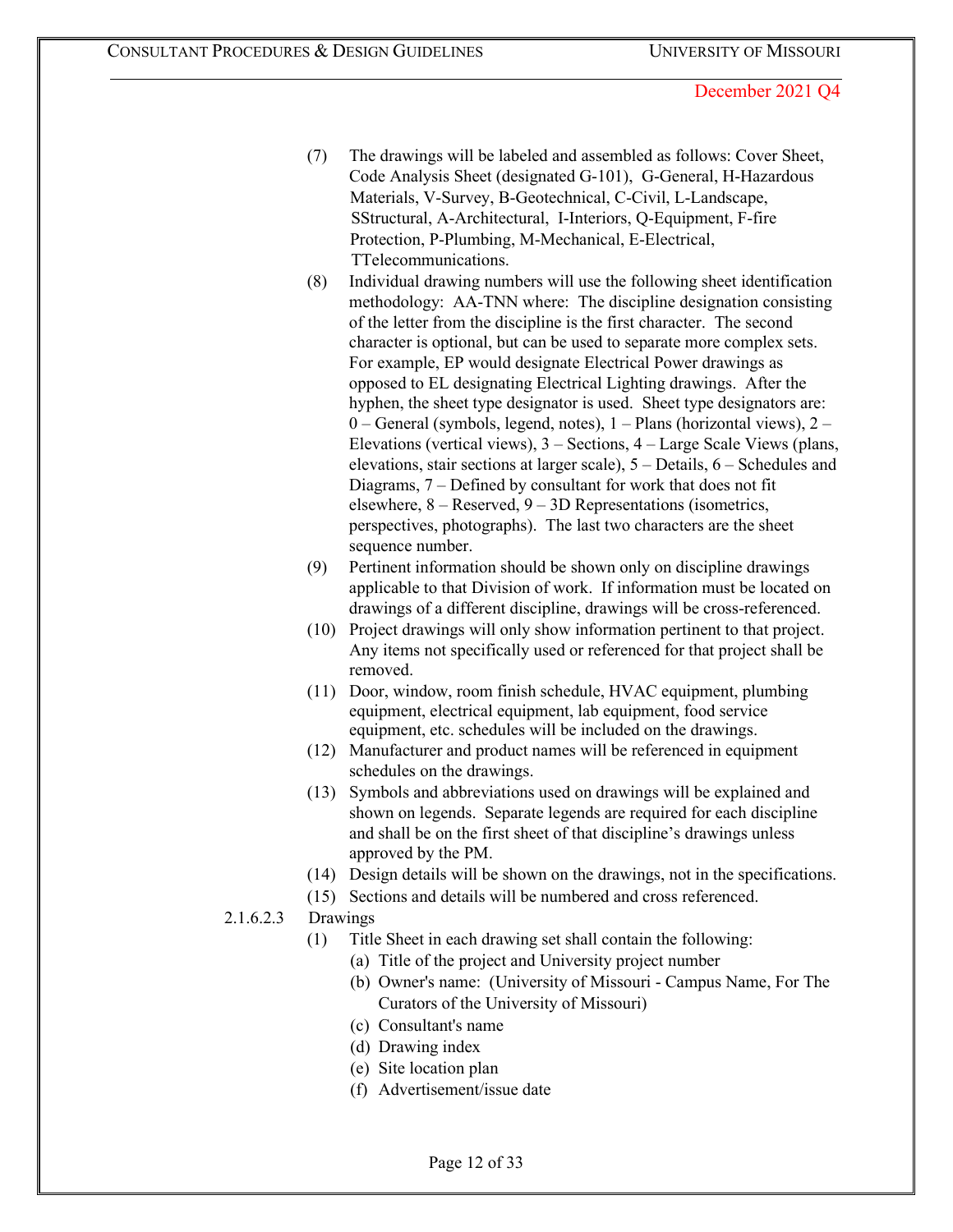(g) Professional architect/engineer seal, signed and dated

 $\mathcal{L}_\text{max}$  , where  $\mathcal{L}_\text{max}$  and  $\mathcal{L}_\text{max}$  and  $\mathcal{L}_\text{max}$ 

(h) Consultant will certify the following on the title sheet of the drawings:

"I hereby certify these drawings and/or specifications have been prepared by me, or under my supervision. I further certify that to the best of my knowledge these drawings and/or specifications are as required by and in compliance with the Building Codes of the University of Missouri".

#### Signature

(2) Code Analysis Sheet See the Code Compliance Report in this section of the Consultant Procedures and Design Guidelines and provide specific information as described under design submittals.

#### 2.1.6.2.4 Project Manual

- (1) The term "Project Manual" refers to the written portion of the contract documents.
- (2) Consultant will use the six-digit CSI numbering system and section titles for Divisions 2 through 48.
- (3) Language of the project manual will be brief and consistent.
	- (a) Do not repeat information contained in either the General Conditions or the Special Conditions in any other section.
	- (b) Do not repeat information contained in the specifications, Divisions 2 through 48, on the drawings (except in equipment schedules).
- (4) Titles of unused divisions will remain in the table of contents with parenthetical notation on each to state "(Not Used)." No reference will be made to unused divisions in the body of the specifications.
- (5) There will be no blank spaces within sentences or within sections in the specifications. The end of each section shall be marked "End of Section".
- (6) In any set to be used for construction each architect or engineer who prepares any section of specifications contained in the Project Manual shall seal, date and sign an appropriate disclaimer as required by the statutes of the State of Missouri. This disclaimer shall list the sections of the specifications prepared by the architect or engineer and shall disclaim responsibility for all other sections. This sheet shall immediately follow the title page.
- (7) No allowances will be provided in the contract documents unless approved by the Contracting Officer.
- (8) The term "Contractor" will be used throughout the specifications in the context defined in the General Conditions.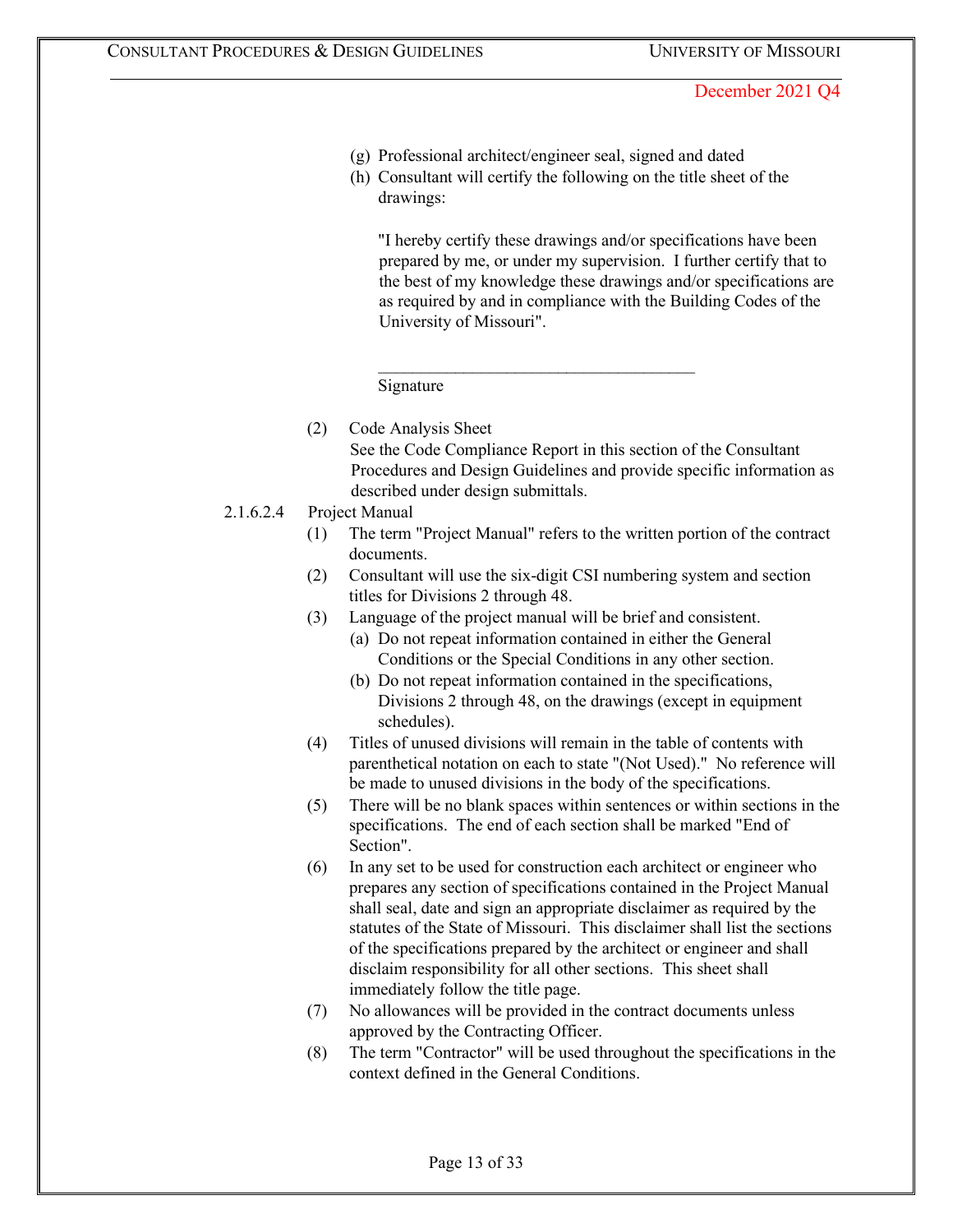- (9) Only the "Owner", "Owner's Representative", "Architect", and "Contractor" will be referred to in the specifications.
- (10) Design details, schedules (other than finish hardware), sketches, and drawings will not be included in the specifications.
- (11) Specifications will indicate the type and quality of material to be used. To the greatest extent possible, all colors will be identified on the drawings or in the specifications.
- (12) A minimum of three manufacturers will be listed and the words "or approved equal" will be stated. Proprietary items that result in only a single source or manufacturer may be specified only with the approval of the PM. Criteria will specify critical parameters which will identify what constitutes an approved equal.
- (13) If asbestos containing materials are expected to be removed during the construction of the project, the University's **Asbestos Removal** [Specifications](https://collaborate.umsystem.edu/sites/fpd/public/docs/Asbestos%20Spec.docx?d=wff6c124f808a425ba3fbf813ea71f4ea) will be incorporated into Division 2 of the specifications. The current edition of the University Asbestos Removal Specification can be found at the FPD Website.
- (14) Consultant will list all required submittals, shop drawings, operation manuals, warranties and certifications in the Submittals section of the Special Conditions in Division 1.
- (15) Division 1
	- (a) Division 1 documents are provided by the University. They include:
		- a. Bid For Lump Sum Contract
		- b. Bidder's Statement of Qualifications
		- c. Bidder's Statement of Qualifications for Asbestos Abatement
		- d. MBE/WBE Evaluation Forms
		- e. Information for Bidders
		- f. General Conditions of the Contract for Construction
		- g. Special Conditions
		- h. Prevailing Wage Rates
		- i. Index of Drawings
		- j. Alternates
	- (b) The current edition of the University's editable [Division 1 in Word](https://collaborate.umsystem.edu/sites/fpd/public/docs/Div%201%20Bidding%20Documents.docx?d=wb98602c26410440ba565b1ef9b31e2e3) [format](https://collaborate.umsystem.edu/sites/fpd/public/docs/Div%201%20Bidding%20Documents.docx?d=wb98602c26410440ba565b1ef9b31e2e3) is found at the FPD website. Included in this document are: a. Title Page for the Project Manual
		- b. Table of Contents
		- c. Bid for Lump Sum Contract
		- d. Special Conditions
		- e. Index of Drawings
		- f. Alternates
	- (c) Preparation of the general requirements, or Division 1, of the project manual will follow format shown in the University standard. This is only a guide. Notations enclosed by bold parentheses [**sample**] indicate general information that will be inserted by the consultant.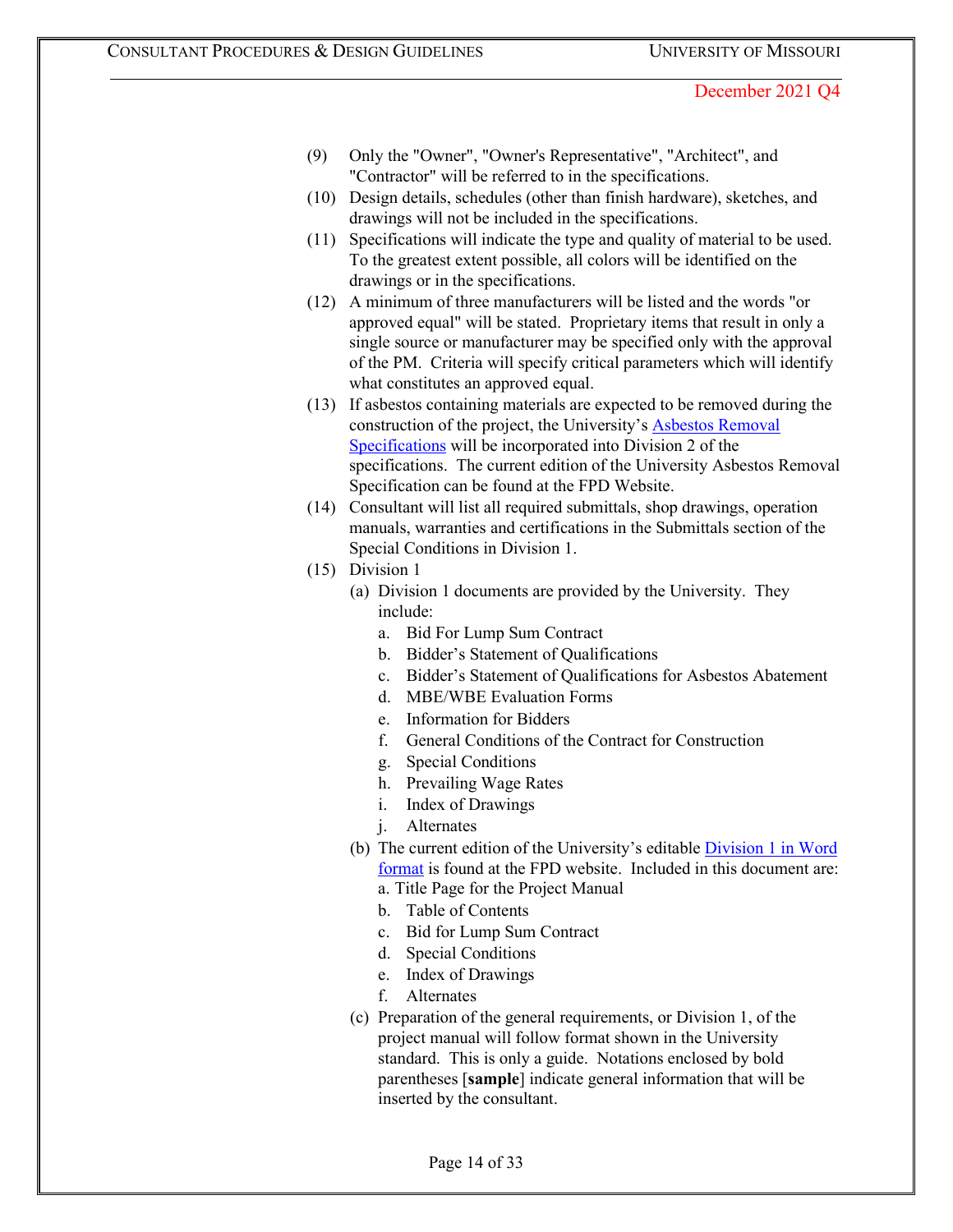- (d) The General Conditions outline the commercial conditions under which the University performs construction contracts. Consultant will make no modifications to the General Requirements.
- (e) The General Conditions cover a one-year guarantees. Guarantees greater than one year will be stated at the end of the applicable technical section. Do not repeat one year guarantees in the specifications.
- (f) As stated in the General Conditions, local building permits, inspections, etc. will not be required for work located on University property. Any work to be performed on non-University property may require permits, inspections, etc. The Architect will seek written guidance from the PM when any work is required on non-University owned property or easements on University property.
- (g) The geotechnical report will be included, for reference only, as part of the contract documents in General Requirements, Division 1.

### **2.1.7 PRE-DESIGN SERVICES**

Pre-Design Services can vary greatly from project to project. The consultant and the PM must clearly identify what shall be included. The following are common pre-design services and what is expected from each:

#### 2.1.7.1 Programming

Programming includes identifying the design objectives' criteria and limitations; verifying program requirements; confirming adherence to Master Plan if applicable; developing initial approximate GSF and space requirements; determining space relationships and functionality; allowing for flexibility and expandability; determining site requirements; developing a project schedule; and developing a project cost.

### 2.1.7.2 Space Schematics/Flow Diagrams

Converting the programmed requirements to net area requirements; showing the flow and adjacencies of the functional spaces; showing flexibility and expandability.

### 2.1.7.3 Existing Facilities Survey

Analyze existing design data including existing structural, mechanical, and electrical capabilities and deficiencies; review existing drawings for critical inaccuracies and develop required accurate drawings through field observations and measurements.

# 2.1.7.4 Site Study Identify site and utility issues such as structure placement, utility systems location and capacity, surface and subsurface conditions, review of soils report, landscaping, etc.

### 2.1.7.5 Geotechnical Engineering

The University will generally hire a geotechnical engineer to provide a geotechnical report if required by the project. The geotechnical report will include: Test borings, test pits, soil-bearing value, percolation test, ground corrosion and resistivity tests,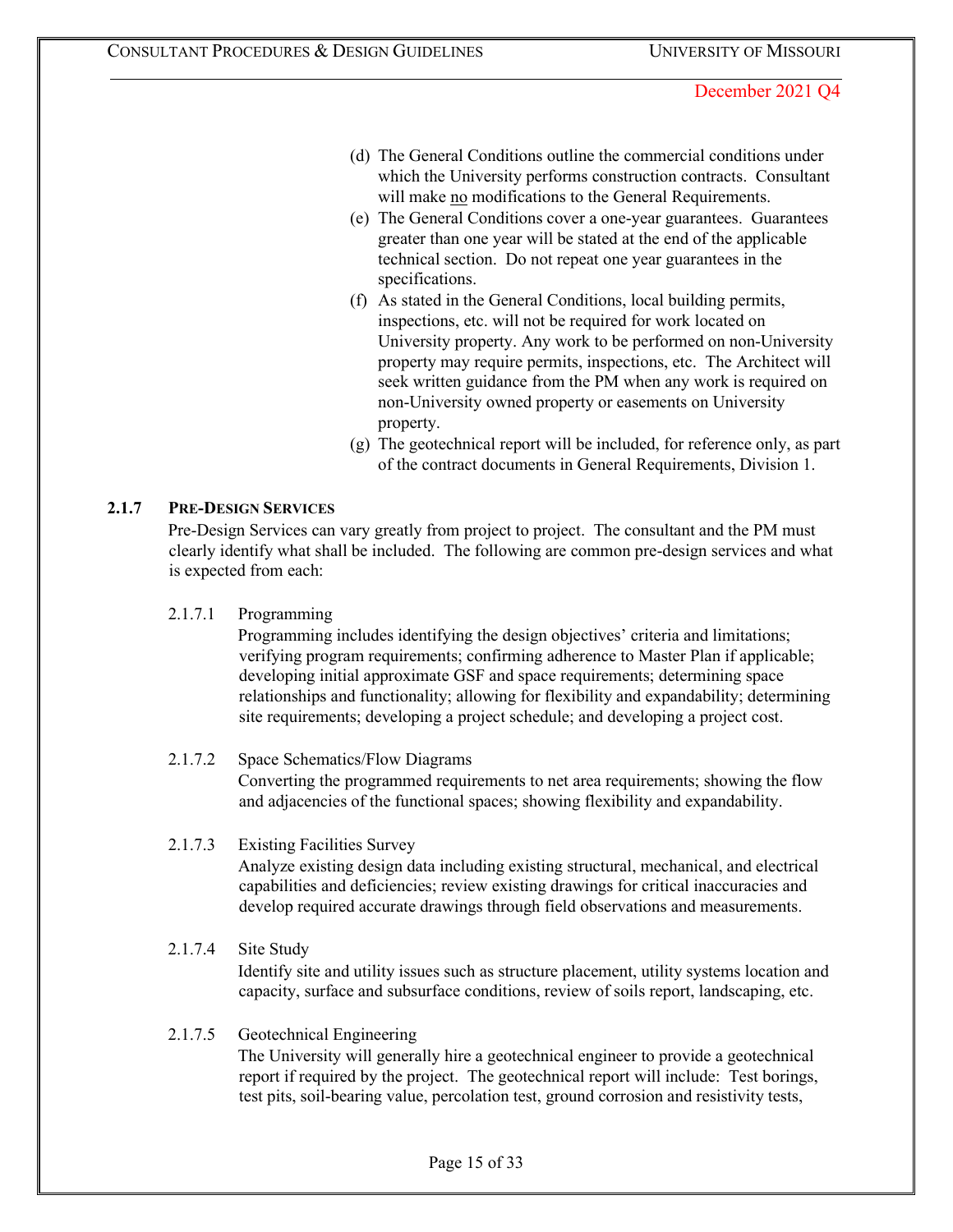evaluation of subsurface material and conditions, evaluation of necessary operations for anticipated subsoil conditions, and provide professional recommendations.

### 2.1.7.6 Site Survey

The University will generally hire a separate firm for the site survey. The site will be surveyed by a licensed surveyor. The survey will include description of physical characteristics; legal limitations if applicable; utility locations; written legal description; boundaries; grades and contours; existing building information; streets, alleys, and pavements; trees; inverts and depths, adjoining property and structures; adjacent drainage; right of ways and easements.

### 2.1.8 **SCHEMATIC DESIGN PHASE SUBMITTALS (15%)**

The following is the basis for the Schematic Design Phase Submission. The Project Manager may require additional information or may waive some of these requirements based on the scope of the project:

### 2.1.8.1 Code

- 2.1.8.1.1 Drawings
	- (1) Show info listed in the Code Compliance Report (section 2.1.2.9) including fire walls, fire areas, smoke zones, travel distance, area of refuge, etc.
- 2.1.8.1.2 Basis of Design
	- (1) Provide Code Compliance Report as required in Section 2.1.2.9

### 2.1.8.2 Site/Landscape

- 2.1.8.2.1 Drawings
	- (1) Existing Site Plan
		- a. Major Landscaping
		- b. Site Features and conditions (Existing contours, easements, setbacks, utilities, etc.)
		- c. Pave Surfaces (Streets, Sidewalks, etc.)
		- d. Existing Buildings
		- e. Proposed Building
		- f. Proposed contours
		- g. Proposed utilities
- 2.1.8.2.2 Basis of Design Report
	- (1) Analysis/Description of Conceptual Design Solutions
		- a. Design Objectives
		- b. Site Utilities
		- c. Land forms
		- d. Site Lighting
		- e. Grading
		- f. Impact of building on site and site on building
	- (2) Alternative materials, systems, and equipment
		- a. Site Utilities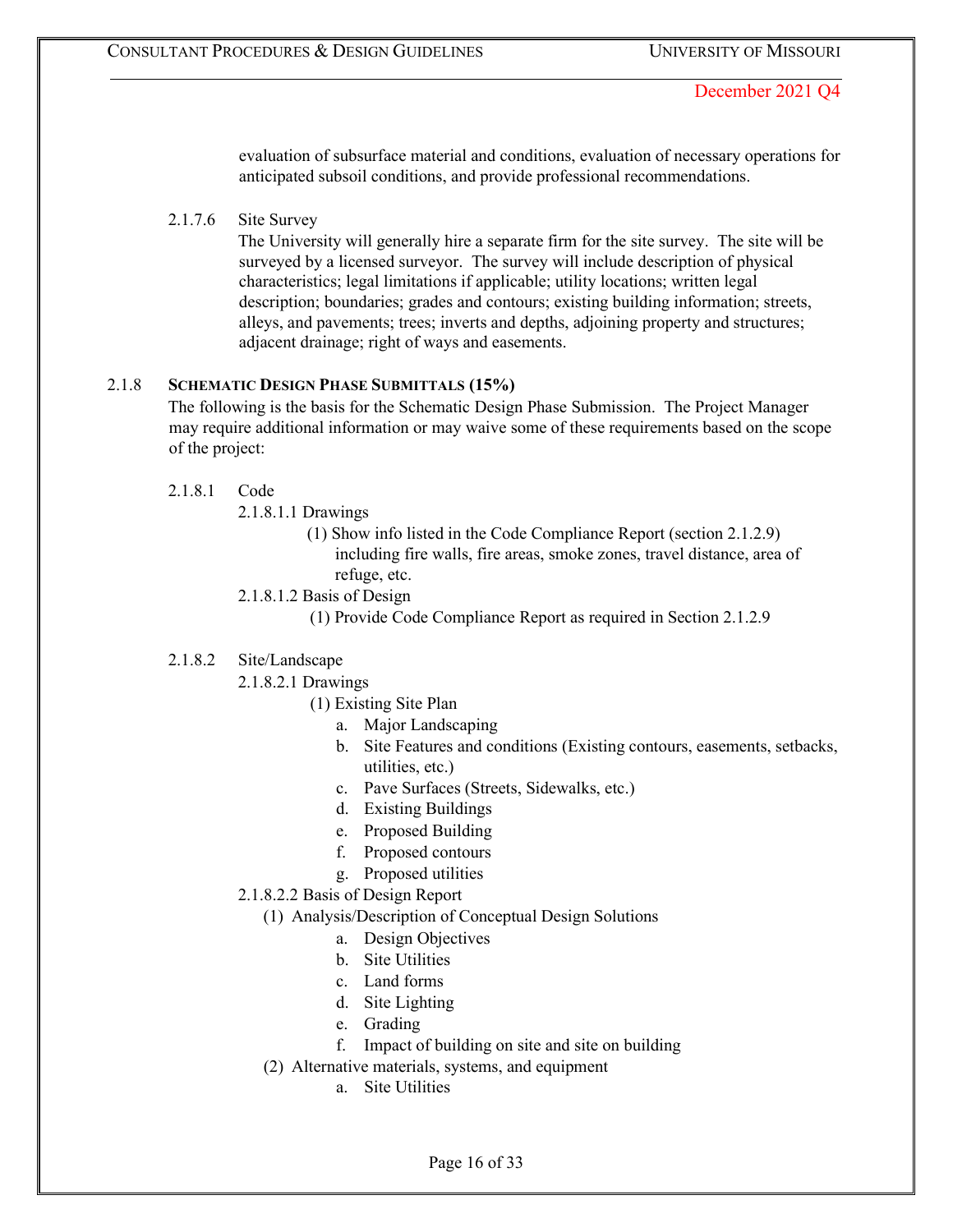- b. Paving
- c. Other

### 2.1.8.3 Architectural

### 2.1.8.3.1 Drawings

- (1) Conceptual Design Plan
- (2) Floor Plan of each level (Including room names, dimensions, floor elevation, mechanical rooms, electrical room, telecom rooms, shafts, partition locations, janitor closets, vertical transportation, etc.)
- (3) Demo Plan of each floor level
- (4) Roofing Plan (show roofing concept and access or detail conditions for a re-roof project, may include photographs of existing conditions)
- (5) Roofing Demolition Plan (for re-roof)
- (6) Building Exterior Elevations
	- a. Indicate surface material for all areas
	- b. Indicate finish grades
	- c. Demonstrate building accessibility
	- d. Indicate floor elevations above and below grade
	- e. Indicate any significant site features in close proximity to the building.
	- f. Indicate any exterior equipment
- (7) Building Sections
	- a. Indicate relative thickness of floors and walls
	- b. Indicate major floor elevations
	- c. Major room names or numbers
	- d. Above ceiling zoning analysis
- 2.1.8.3.2 Basis of Design Report
	- (1) Architectural Program
	- (2) Description of interior construction and finishes
	- (3) Description of exterior finishes
	- (4) Description of roofing system and method of reroofing
	- (5) Area Analysis
	- (6) Gross Area Tabulations for net and gross design areas per floor
	- (7) Life Cycle Cost analysis of proposed roofing system if required by the Agreement on Exhibit A
	- (8) Alternative materials, systems, and equipment

### 2.1.8.4 Structural

- 2.1.8.4.1 Drawings
	- (1) Indicate typical bay dimension and structural framing system
	- (2) Foundation Design
	- (3) Development of Alternates
- 2.1.8.4.2 Basis of Design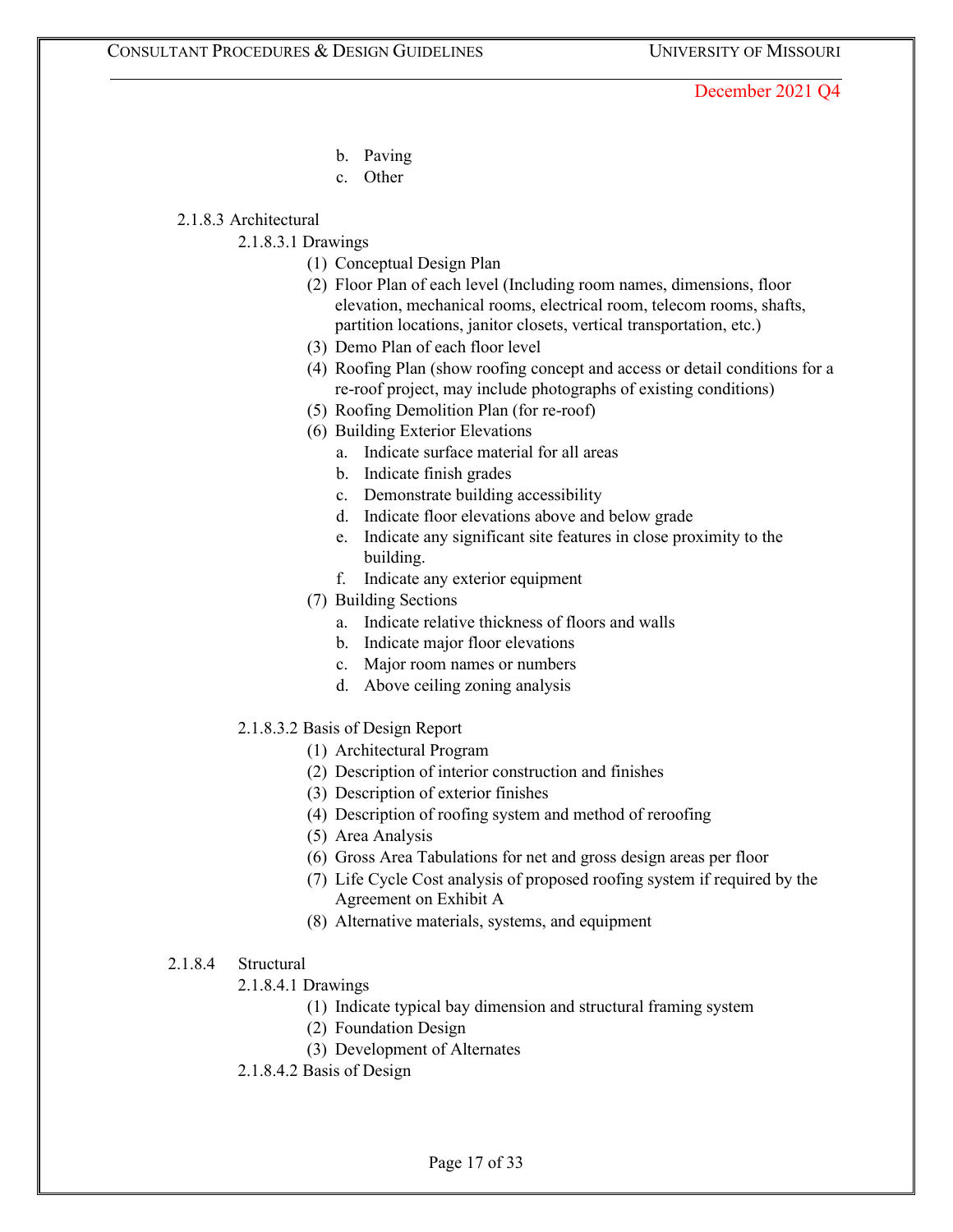- (1) Describe existing conditions of the structural system for existing buildings.
- (2) Describe the proposed structural system for new buildings
- (3) Indicate soil bearing capacities
- (4) Indicate Seismic design criteria
- (5) Indicate design loading
- (6) Indicate windloading

### 2.1.8.5 Mechanical

- 2.1.8.5.1 Drawings
	- (1) Locate existing mechanical equipment and show demolition
	- (2) Layout major components
	- (3) Verify locations and sizes of the mechanical rooms and shafts shown on the Architectural drawings and confirm they are adequate to meet the design standards.
	- (4) Identify connections to major utilities (Steam, Chilled Water)
	- (5) Verify Air Intakes and Exhaust are not an issue
- 2.1.8.5.2 Basis of Design
	- (1) Outline existing conditions
	- (2) Provide design conditions (Outside air temperature, Indoor air temperature, relative humidity, air changes, etc.)
	- (3) Outline the proposed system including energy recovery system
	- (4) Note any rooms with special needs
	- (5) Proposed alternatives or systems for life cycle analysis
	- (6) Alternative materials and equipment

### 2.1.8.6 Plumbing

2.1.8.6.1 Drawings

- (1) Locate existing plumbing equipment
- (2) Layout major components
- (3) Verify locations and sizes of the plumbing mechanical rooms and shafts shown on the Architectural drawings and confirm they are adequate to meet the design standards.
- (4) Identify connections to major utilities

# 2.1.8.6.2 Basis of Design

- (1) Outline existing conditions
- (2) Outline proposed systems including compressed air, natural gas, etc.
- (3) Alternative materials and equipment
- 2.1.8.7 Fire Protection
	- 2.1.8.7.1 Drawings
		- (1) Locate existing fire protection equipment or systems
		- (2) Lay out major equipment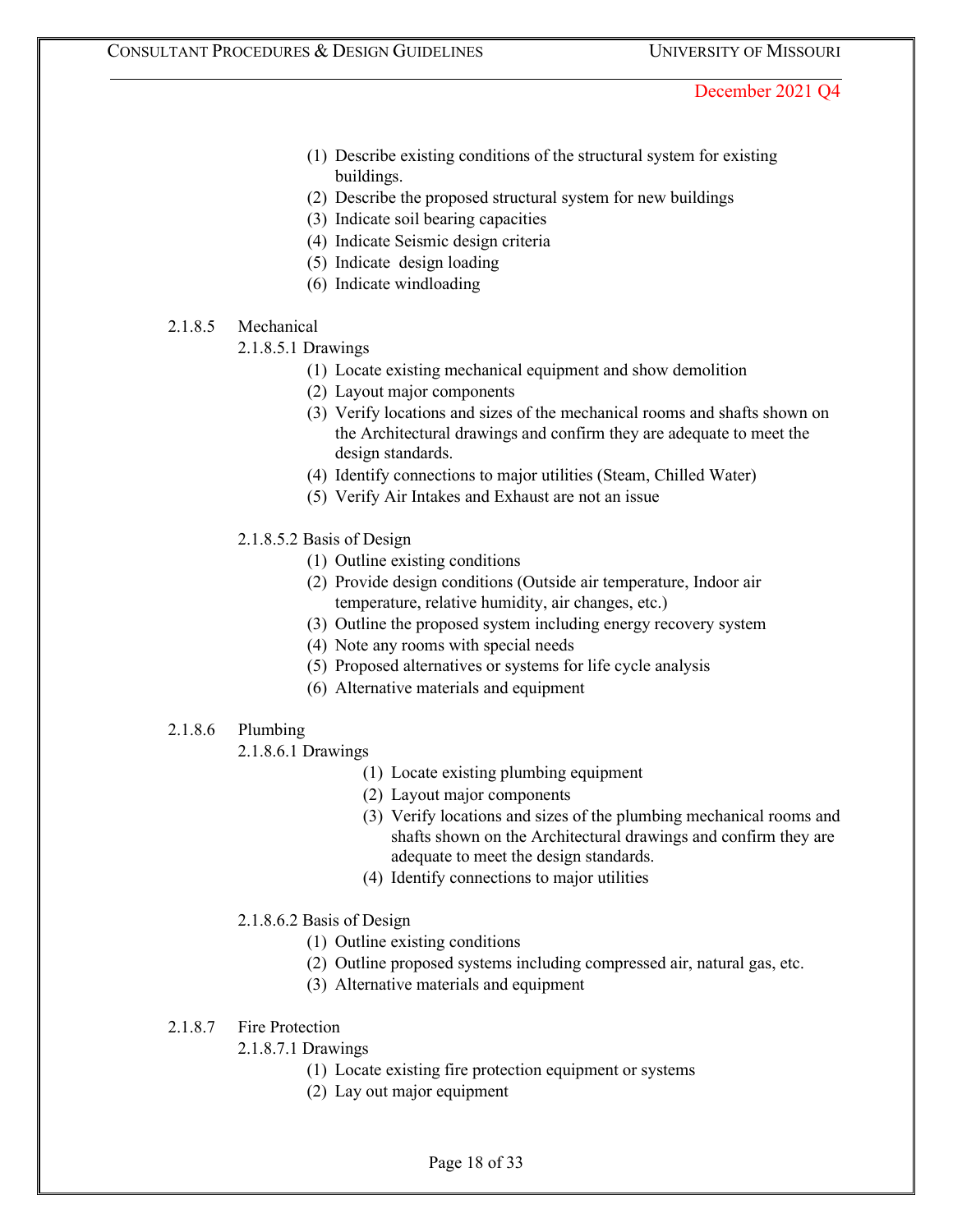2.1.8.7.2 Basis of Design

- (1) Outline present conditions
- (2) Define requirements for fire protection
- (3) Describe overall system concepts
- (4) Alternative materials or equipment

### 2.1.8.8 Electrical

- 2.1.8.8.1 Drawings
	- (1) Locate existing connections to utility and transformer location
	- (2) Locate existing secondary distribution equipment and connections
	- (3) Locate existing communications systems equipment
	- (4) Locate existing fire alarm equipment
	- (5) Layout major components of the existing systems including power, communications and fire alarm systems.
	- (6) Layout major components of proposed systems including power, communications and fire alarm systems.
	- (7) Verify locations and sizes of the electrical and communications rooms and shafts shown on the Architectural drawings and confirm they are adequate to meet the design standards
- 2.1.8.8.2 Basis of Design
	- (1) Outline existing conditions
	- (2) Outline the proposed system
	- (3) Note any rooms with special needs
	- (4) Proposed alternatives or systems for life cycle analysis
	- (5) Alternative materials and equipment
- 2.1.8.9 Cost Provide Cost analysis in the Basis of Design
	- 2.1.8.9.1 Submit a written quantitative estimate of construction developed from the completed schematic plans and outline specifications.
	- 2.1.8.9.2 Break down the construction estimate into the major architectural, civil, structural, mechanical, and electrical building components by labor and material for major divisions of work.
	- 2.1.8.9.3 Include and identify your design contingency.
- 2.1.8.10 Schedule Provide schedule in the Basis of Design 2.1.8.10.1 See Basis of Design for Schedule Requirements
- 2.1.8.11 Design Standards Document any University Design Standard that will not be met and an explanation why it isn't possible to meet the standard.

# **2.1.9 DESIGN DEVELOPMENT SUBMITTAL (35%)**

For the Design Development Submittal, all documentation must be a minimum 35% complete, be coordinated with similar activities in other disciplines and address all remarks from Schematic Design Phase. Where an outline specification is required, show only the section numbers with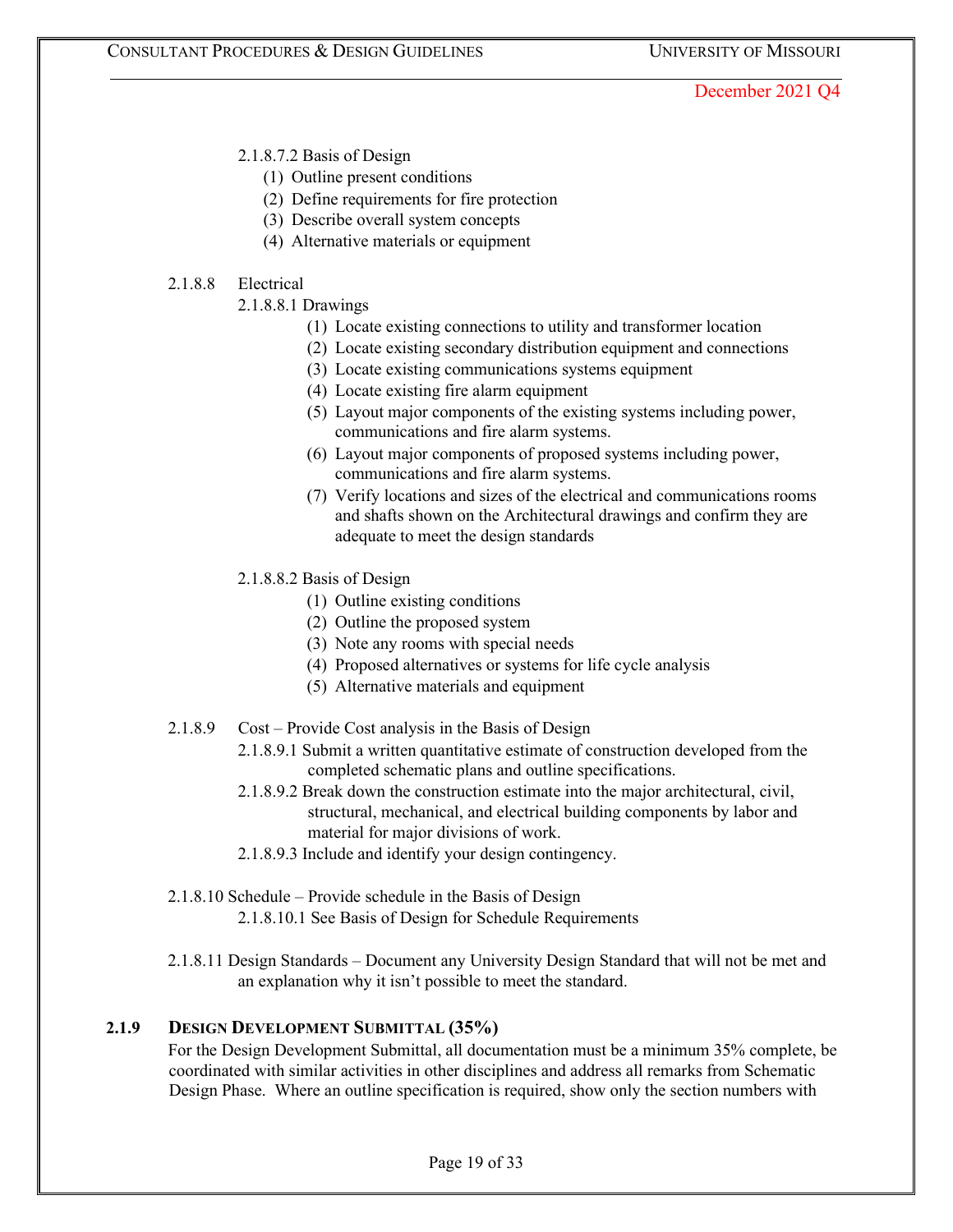section titles that will be required based upon the anticipated design. Specifications must use University approved CSI format.

The following is the basis for the Design Development Phase Submission. The Project Manager may require additional information or may waive some of these requirements based on the scope of the project:

#### 2.1.9.1 Code

- 2.1.9.1.1 Drawings
	- (1) Show info listed in the Code Compliance Report (section 2.1.2.9) including fire walls, fire areas, smoke zones, travel distance, area of refuge, etc.
- 2.1.9.1.2 Basis of Design
	- (1) Provide Code Compliance Report as required in Section 2.1.2.9

#### 2.1.9.2 Site/Landscape

- 2.1.9.2.1 Drawings
	- (1) Existing Site Plan
		- a. Major Landscaping
		- b. Site Features and conditions (Existing contours, easements, setbacks, utilities, etc.)
		- c. Pave Surfaces (Streets, Sidewalks, etc)
		- d. Existing Buildings
		- e. Other Elements
	- (2) Proposed Site Plan
		- a. Existing site Information
		- b. Proposed Building (with spot elevations)
		- c. Proposed contours
		- d. Key Design Elements
		- e. Major landscaping
		- f. Concept plan for drainage and grading
		- g. Proposed utilities
		- h. Vehicular access routes
		- i. Pedestrian access routes
		- j. Service Areas
		- k. Project Limits/Phasing
		- l. Site Access per ADA Standards
	- (3) Demolition Plan
		- a. Erosion Control Measures
		- b. Tree Protection
	- (4) Alternate Schemes
- 2.1.9.2.2 Basis of Design Report
	- (1) Establish Final Scope
	- (2) Analysis/Description of Conceptual Design Solutions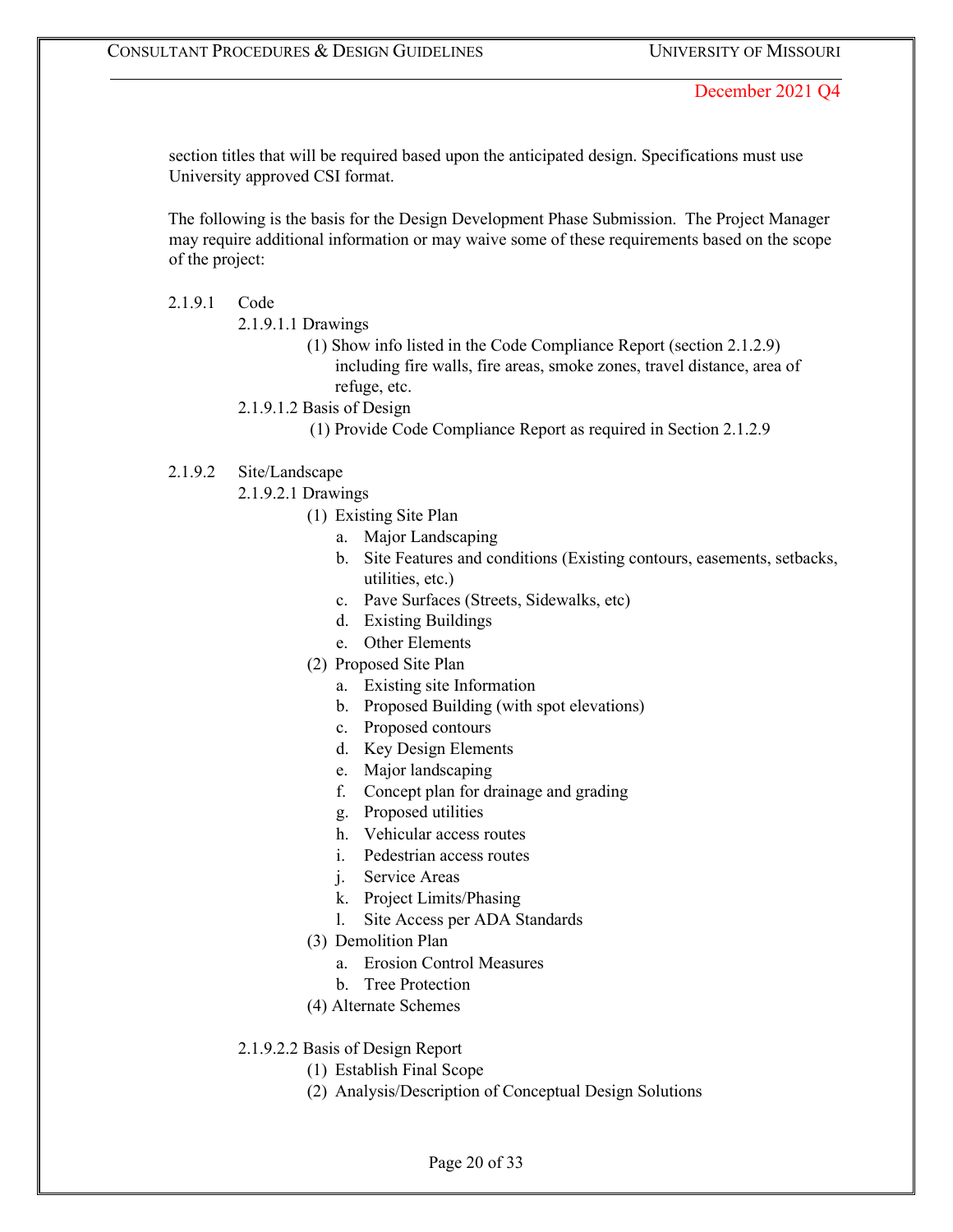- (3) Site Utilities Design Calculations for all site utilities
- (4) Storm Water Management Report
- (5) Erosion Control Report
- (6) Site Lighting Photo Metrics and Calculations
- (7) Alternative materials, systems, and equipment
- 2.1.9.2.3Manual
- (1) Develop outline specifications
- (2) Provide material info as needed
- 2.1.9.3 Architectural
	- 2.1.9.3.1 Drawings
		- (1) Dimensioned Floor Plan of each level with structural grid (Including room names, dimensions, floor elevation, mechanical rooms, electrical room, telecom rooms, shafts, partition locations, janitor closets, vertical transportation, etc. All fire walls, smoke zones etc. shall be shown.)
		- (2) Provide a Demolition Plan for each floor showing work to be removed. For roof demolition plan identify existing components and methods of attachment – provide photos of existing conditions.
		- (3) Roofing Plan (show all proposed or existing drains, indicate slope [high to low] with direction arrows, show all new or existing equipment, show all significant roof penetrations and structures, show roof access, and typical roofing sections identifying materials. )
		- (4) Reflected Ceiling Plan for each Floor
		- (5) Interiors
			- a. Indicate Materials and Finishes
		- (6) Building Exterior Elevations
			- e. Indicate surface material for all areas
			- f. Indicate finish grades
			- g. Demonstrate building accessibility
			- h. Indicate floor elevations above and below grade
			- i. Indicate any significant site features in close proximity to the building.
			- j. Indicate any exterior equipment
			- k. Show all stairs, ramps, railings, etc.
			- l. Existing and new work clearly identified
		- (8) Interior Elevations
			- a. Building Interior elevations of typical spaces, areas of special interest, and areas of special complexity.
		- (9) Building Sections
			- a. Set floor to floor dimensions
			- b. Establish floor elevations
			- c. Wall sections (at windows, solid walls, parapets, finished grades and footings, etc.)
			- d. Stairways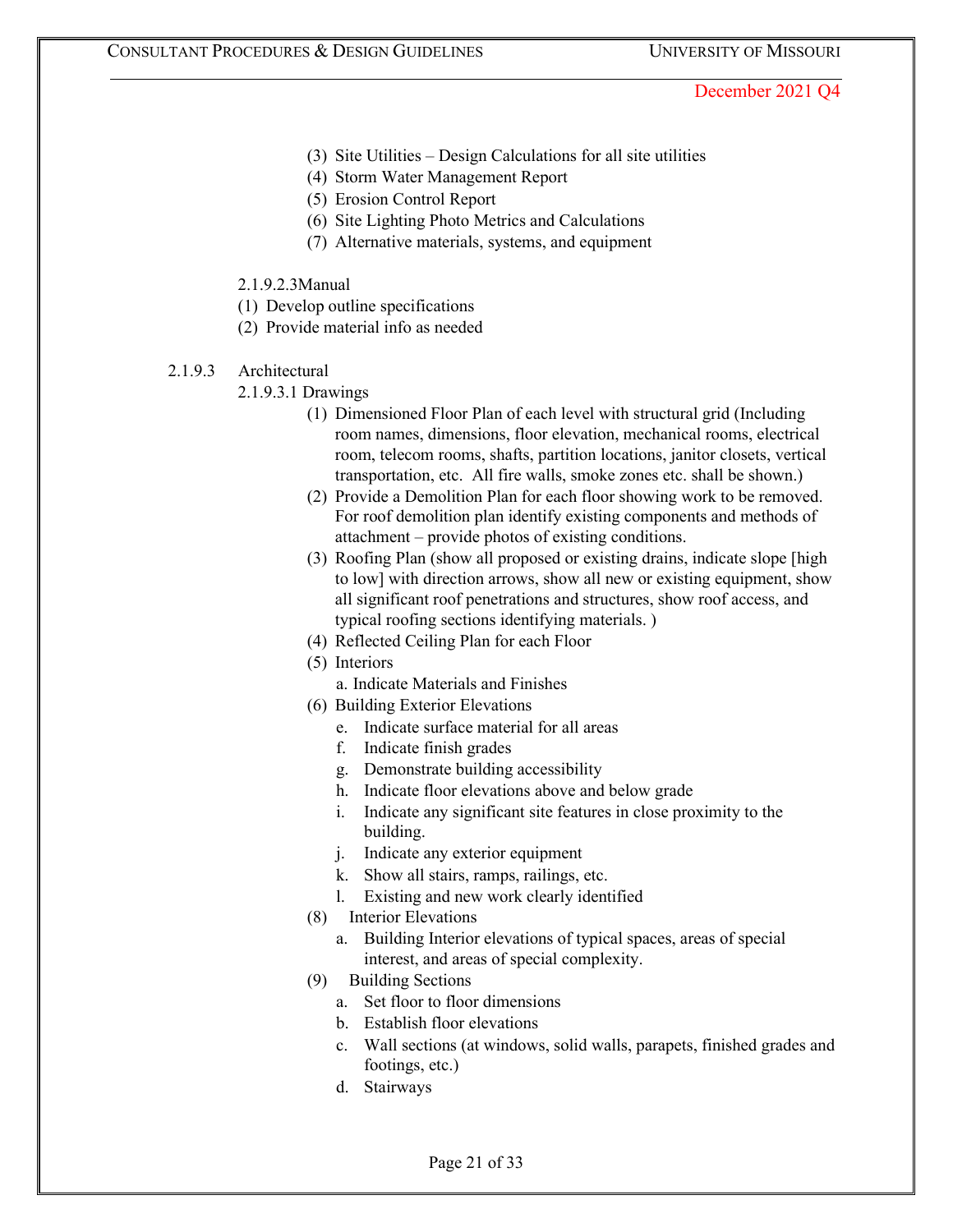- e. Elevators
- f. Utility coordination cross sections
- (10) Detail Sections
	- a. One section for each type of wall construction
- 2.1.9.3.2 Basis of Design Report
	- (1) Area Analysis
	- (2) Gross Area Tabulations for net and gross design areas per floor
	- (3) Percentage of glass vs. gross wall area
	- (4) Provide Outline method of reroofing
	- (5) Provide narrative report discussing major design features and options (reroof)
	- (6) Alternative materials, systems, and equipment
- 2.1.9.3.3 Manual
	- (1) Develop outline specifications
	- (2) Provide material info as needed
- 2.1.9.4 Structural
	- 2.1.9.4.1 Drawings
		- (1) Conceptual Design
		- (2) Floor Plans (each level) and Roof Framing Plan
			- a. Fixed Colum reference lines
			- b. Basic Structural system and dimensions
			- c. Bearing Walls
			- d. Major bracing locations
			- e. Indicate typical bay dimension
			- f. Preliminary sizing of major components
			- g. Identify all framing members
			- h. Girders, beams, joists
		- (3) Structural Foundation Design
			- a. Footings
			- b. Foundation Walls
			- c. Grade Beams
		- (4) Details
			- a. Foundation Details
			- b. Typical framing details
			- c. Sub drainage
			- d. Waterproofing/Dampproofing
	- 2.1.9.4.2 Basis of Design
		- (1) Comparative cost analysis of at least two structural systems
		- (2) Provide Live Loads, Wind Loads and Seismic Criteria used for structural design
		- (3) Provide design bearing/support capacity (soil bearing, pile capacity, caisson capacity) for foundation system geo-tech design criteria for shallow and deep foundations and earth structures.
		- (4) Describe the recommended structural system for new buildings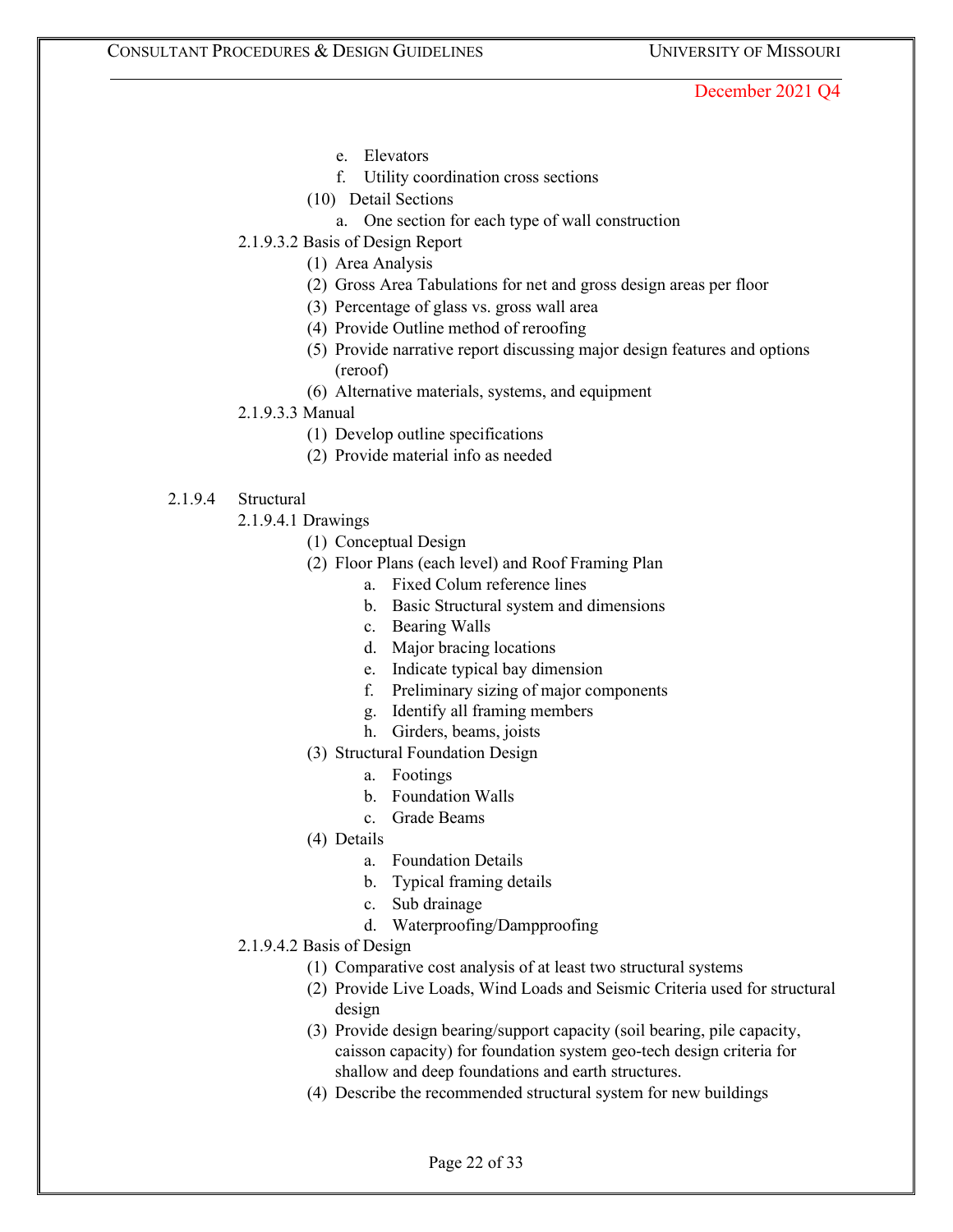#### 2.1.9.4.3 Manual

- (1) Develop outline specifications
- (2) Provide material info as needed

### 2.1.9.5 Mechanical

- 2.1.9.5.1 Drawings
	- (1) Indicate existing mechanical equipment and all required demolition
	- (2) Demolition Plan for each floor showing all required demolition
	- (3) Indicate service mains, including steam, return, hot water, chilled water, condenser water, etc.
	- (4) Layout major components in equipment rooms; all equipment shall be drawn to scale and clearance shall be shown – scale should be no smaller than  $\frac{1}{4}$ " per 1'-0". Include evaluations to ensure adequate space
	- (5) Schedules Preliminary equipment capacities
	- (6) Floor Plan of each level showing major ductwork, zoning and shafts major ductwork should be drawn double line
	- (7) Floor Plan of each level showing major piping
	- (8) Provide Floor Plans for laboratories show room pressurization for each space and the offset required.
	- (9) Provide air and water flow diagrams for supply and exhaust air, and water distribution systems. Diagrams are to indicate flow rates in mains and branches to assist in balancing.
- 2.1.9.5.2 Basis of Design
	- (1) Block Load calculation for space cooling and heating (must include all inputs and outputs)
	- (2) Energy Analysis for at least three HVAC systems
	- (3) Energy Recovery Analysis
	- (4) Energy Conservation Analysis
	- (5) Connected Load Analysis
	- (6) Wind analysis for intakes and exhaust
	- (7) HVAC Load Calculations including ASHRAE 62.1 Ventilation calcs.
	- (8) Plant analysis and loads
	- (9) Proposed alternatives or systems for life cycle analysis
- 2.1.9.5.3 Manual
	- (1) Develop outline specifications
	- (2) Provide equipment cut sheets
	- (3) Provide material info as needed

#### 2.1.12.6 Plumbing

- 2.1.9.6.1 Drawings
	- (1) Indicate existing plumbing equipment
	- (2) Layout major components in equipment rooms; all equipment shall be drawn to scale and clearance shall be shown
	- (3) Schedules Preliminary equipment capacities
	- (4) Floor Plan of each floor (show all plumbing fixtures, piping mains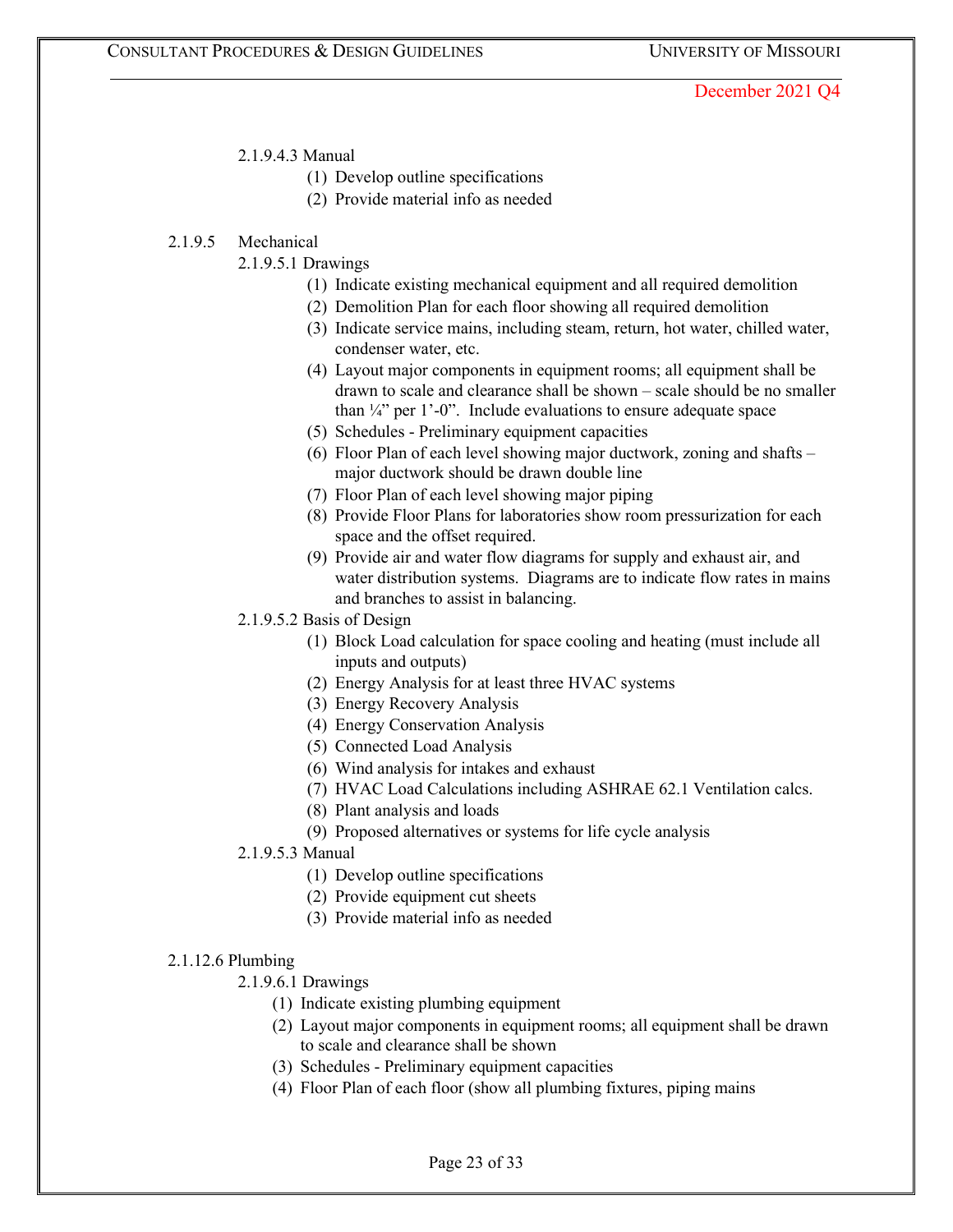- (sanitary, storm, potable, non-potable, sprinkler, gases, etc. and shafts
- (5) Show location of water, sanitary, storm and fire services to the building
- (6) Identify connections to major utilities
- 2.1.9.6.2 Basis of Design
	- (1) Plumbing load calcs for all systems including but not limited to (domestic cold water, hot water, sanitary sewer, soft water, compressed air, vacuum, natural gas, etc.)
	- (2) Alternative materials and equipment
- 2.1.9.6.3 Manual
	- (1) Develop outline specifications
	- (2) Provide equipment cut sheets
	- (3) Provide material info as needed

# 2.1.9.7 Fire Protection

- 2.1.9.7.1 Drawings
	- (1) Indicate existing fire protection equipment or systems
	- (2) Layout major components in equipment rooms; all equipment shall be drawn to scale and clearance shall be shown
	- (3) Floor Plan (each level) showing occupancy hazard classifications and coverage requirement
	- (4) Show all fire mains and standpipes
- 2.1.9.7.2 Basis of Design
	- (1) Water flow test data
	- (2) Description of system(s)
	- (3) Hydraulic Calculation for system sizing
	- (4) Alternative materials or equipment
- 2.1.9.7.3 Manual
	- (1) Develop outline specifications
	- (2) Provide equipment cut sheets
	- (3) Provide material info as needed
- 2.1.9.8 Electrical
	- 2.1.9.8.1 Drawings
		- (1) Indicate transformer location
		- (2) Demolition Plans Show floor plan of each floor with all required demolition.
			- (2) Layout major components of the existing systems including power, emergency power, communications and fire alarm systems. All equipment shall be drawn to scale and clearance shall be shown.
			- (3) Layout major components of new systems including power, communications and fire alarm systems. All equipment shall be drawn to scale and include required clearances.
			- (4) Floor Plan of each level showing power receptacles, J-boxes, occupancy sensors, exit lights, fire alarm devices
			- (5) Floor Plan of each level showing exit lights and fire alarm devices
			- (6) Floor Plan of each level showing telecom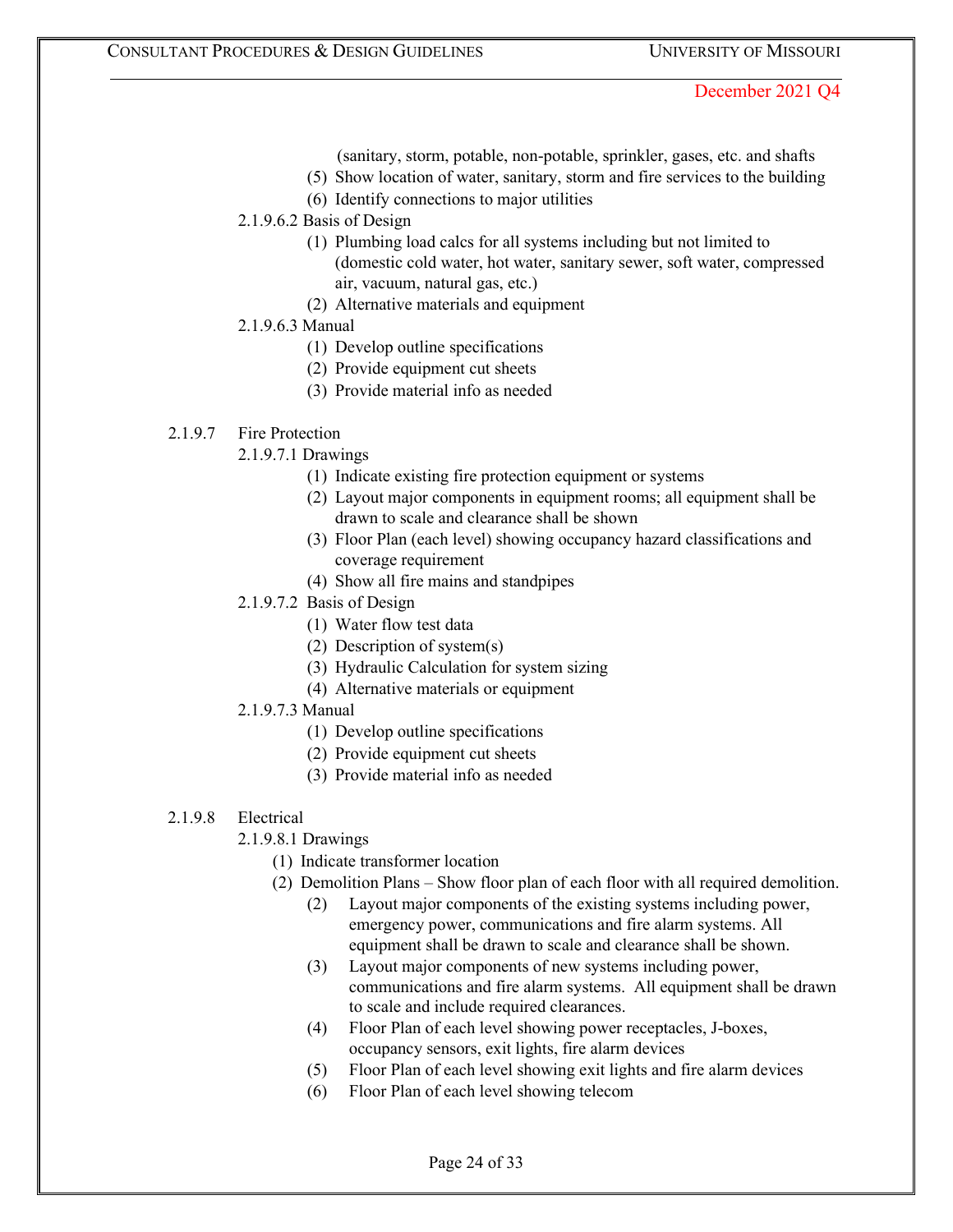- (7) Ceiling Plan of each level showing light fixtures
- (8) Provide single line electrical distribution diagrams showing primary service to substations and secondary service to distribution switchboards, motor control center, and panel boards for power and lighting. Show all conduit sizes and the size and number of conductors. Provide for both existing and new electrical system
- (9) One line riser diagram of Fire Alarm System
- (10) Light fixture schedule
- (11) Indicate the point of connection to external utilities, i.e., high voltage, telephone, and signal systems.
- 2.1.9.8.2 Basis of Design
	- (1) Electrical Plant Analysis including all load calculations
	- (2) Criteria for lighting used and lighting Photometrics for all spaces
	- (3) Criteria for electrical system
	- (4) Proposed alternatives or systems for life cycle analysis
	- (5) Alternative materials and equipment
- 2.1.9.8.3 Manual
	- (1) Develop outline specifications
	- (2) Provide equipment cut sheets
	- (3) Provide material info as needed
- 2.1.9.9 Energy Analysis
	- 2.1.9.9.1 Building Envelop Analysis
		- (1) Recommendations for overall building envelop
			- (2) Review of thermal vapor flow and moisture
				- (3) Recommendation for vapor barriers
				- (4) Recommendation for vapor isolation
					- (5) ASHRAE 90.1 analysis
	- 2.1.9.9.2 Energy Study
		- (1) ASHRAE 90.1 HVAC calculations
		- (2) ASHRAE 90.1 Electrical Calculations
- 2.1.9.10 Cost Provide Cost analysis in the Basis of Design
	- 2.1.9.10.1 Submit a written quantitative estimate of construction developed from the completed design development plans and outline specifications.
	- 2.1.9.10.2 Break down the construction estimate into the major architectural, civil, structural, mechanical, and electrical building components by labor and material for major divisions of work.
	- 2.1.9.10.3Show estimated contractor overhead and profit, unit costs applied and materials and labor quantities.
	- 2.1.9.10.4 Include and identify your design contingency.

#### 2.1.9.11 Schedule – Provide schedule in the Basis of Design

2.1.9.11.1 See Basis of Design for Schedule Requirements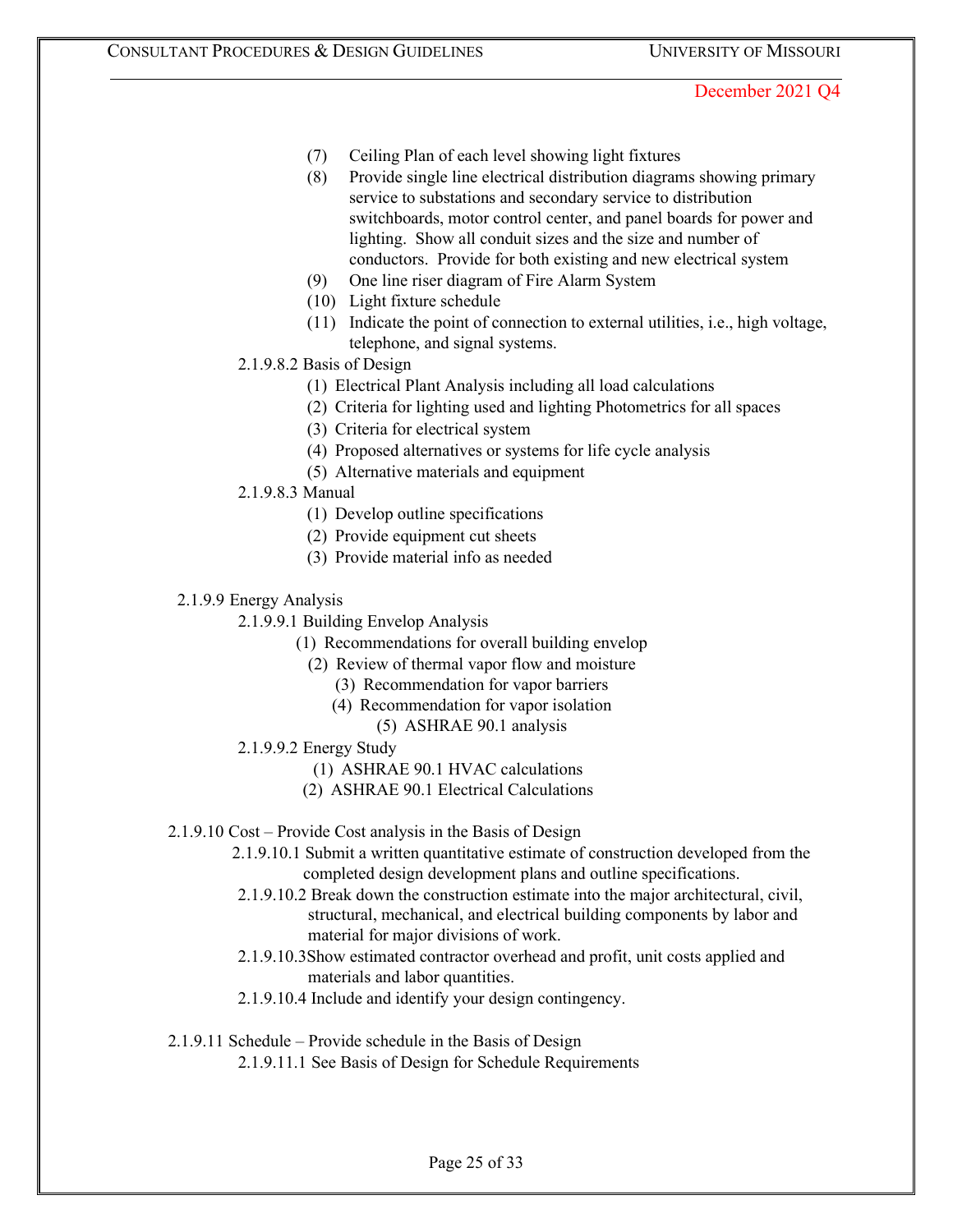### **2.1.10 CONSTRUCTION DOCUMENT SUBMITTAL (100%)**

For the 100% Construction Document Submittal, all documentation must be 100% complete, be coordinated with similar activities in other disciplines and address all remarks from previous submittals. The agreement may require additional Construction Document submittals at 50%, 75%, etc. Those documents must be completed to the percentage indicated.

The following is the basis for the 100% Construction Document Submission. The Project Manager may require additional information or may waive some of these requirements based on the scope of the project:

2.1.10.1 Code

2.1.10.1.1 Drawings

- (1) Show info listed in the Code Compliance Report (section 2.1.2.9) including fire walls, fire areas, smoke zones, travel distance, area of refuge, etc.
- 2.1.10.1.2 Basis of Design
	- (1) Provide Code Compliance Report as required in Section 2.1.2.9
- 2.1.10.2 Site/Landscape
	- 2.1.10.2.1 Drawings
		- (1) Existing Site Plan
			- a. Major Landscaping
			- b. Site Features and conditions (Existing contours, easements, setbacks, utilities, etc.)
			- c. Pave Surfaces (Streets, Sidewalks, etc)
			- d. Existing Buildings
			- e. Other Elements
		- (2) New Site Plan
			- a. Existing site Information
			- b. Building Footprint and elevations
			- c. Contours
			- d. Key Design Elements
			- e. Major landscaping
			- f. Drainage and grading Plan
			- g. Vehicular access routes
			- h. Pedestrian access routes
			- i. Service Areas
			- j. Project Limits/Phasing
			- k. Site Access per ADA Standards
			- l. Parking
			- m. Project construction limits, construction fencing, and contractor access will be clearly shown on the site plan drawings. Included will be any required tree protection
		- (3) Demolition Plan
			- a. Erosion Control Measures
			- b. Tree Protection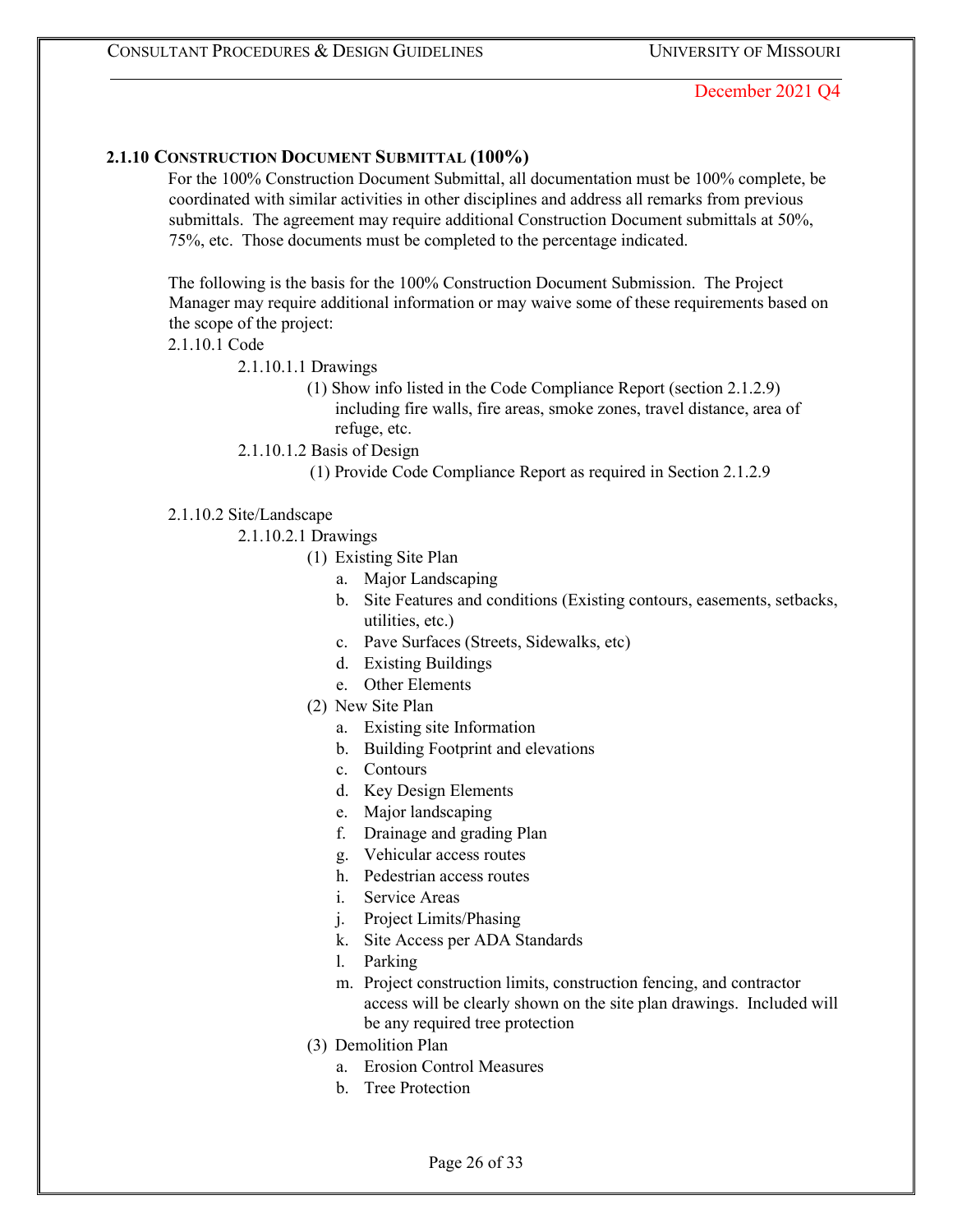- c. Structures
- (4) Landscape Plan and Details
- (5) Utility Plan and Details (6) Profiles of all utilities and roads
- (7) Details Utilities, Paving, etc.
- 2.1.10.2.2 Basis of Design
- (1) Final Scope
- (2) Analysis/Description of Design Solutions
- (3) Site Utilities Design Calculations for

all site utilities

- (4) Storm Water Management Report
- (5) Erosion Control Report
- (6) Site Lighting Photo Metrics and
- (7) Alternative materials, systems, and

equipment

Calculations

2.1.10.2.3Manual

- (1) Detailed Specifications
- 2.1.10.3 Architectural
	- 2.1.10.3.1 Drawings
		- (1) Dimensioned Floor Plan of each level with structural grid (Including room names, dimensions, floor elevation, mechanical rooms, electrical room, telecom rooms, shafts, partition locations, janitor closets, vertical transportation, etc. All fire walls, smoke zones etc. shall be shown.)
		- (2) Provide a Demolition Plan for each floor showing work to be removed. For roof demolition plan identify existing components and methods of attachment – provide photos of existing conditions.
		- (3) Roofing Plans shall include all features and elements of the roof. Show all new and/or existing drains, indicate slope [high to low] with direction arrows, show all new or existing equipment, show all significant roof penetrations and structures, show roof access, and roofing sections identifying all materials. On reroofing projects, clearly indicate items to be demolished and/or removed, existing materials to remain and new materials and construction. The following items should be shown on the roof plans, accurately located, and drawn to scale. a. Mechanical units, exhaust fans, vents
			- b. Piping, conduit, and related supports
			- c. Roof walkways, screens, hatches, and ladders.
			- d. Roof drains, overflow drains, and scuppers
			- e. Miscellaneous penetrations
			- f. Expansion joints and area divided curbs
			- g. Gutters and downspouts
			- h. Valley, ridges, saddles and crickets
		- (4) Roof Plan Details shall include complete details of roof system and components:
			- a. Each roof perimeter condition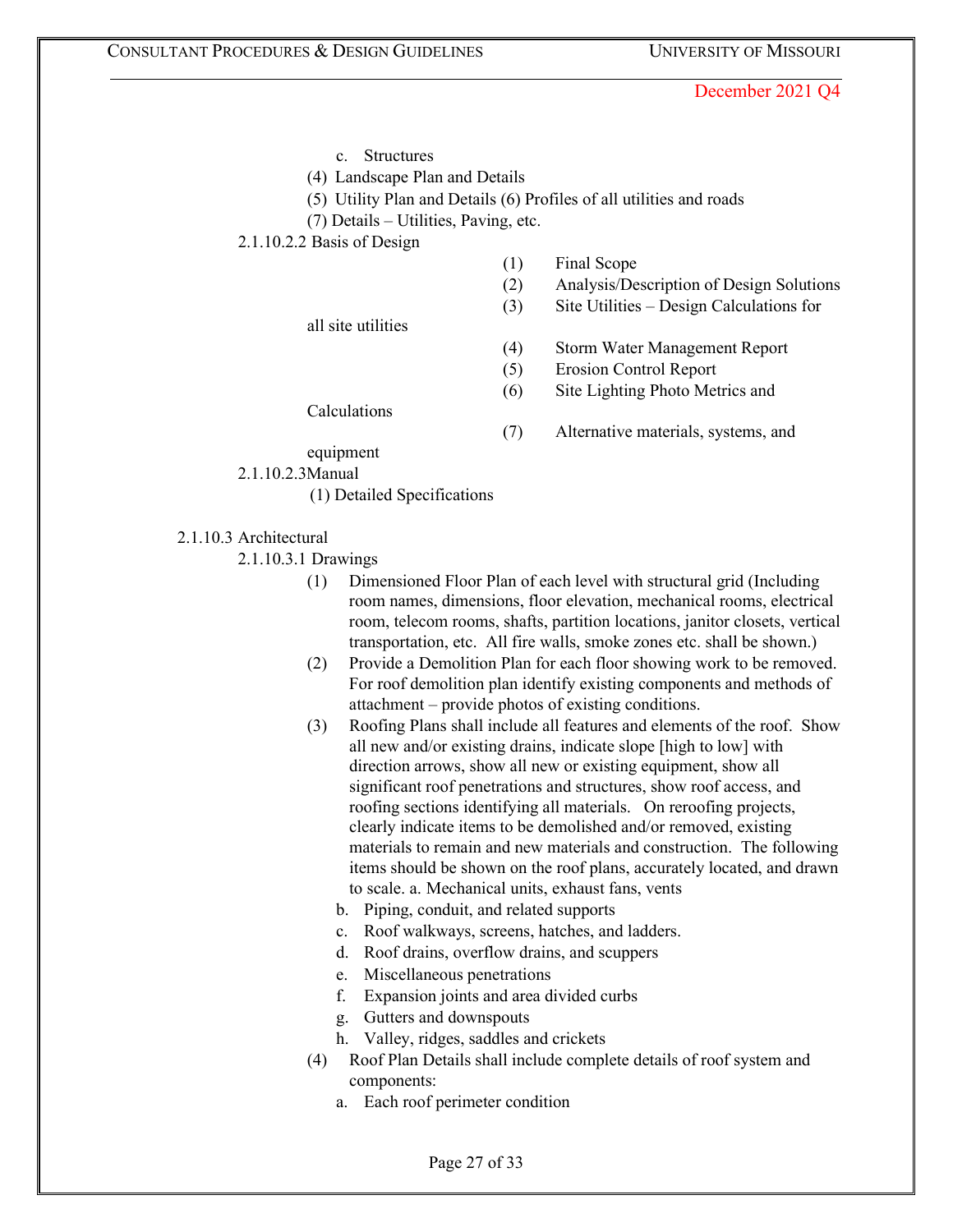- b. Each penetration condition, including vent flashing
- c. Each roof-related sheet metal fabrication
- d. Equipment curbs, skylight curbs, and roof hatches
- e. Roof expansion joints and area dividers
- f. Piping & equipment supports $\setminus$
- g. Typical roof drain and overflow drain including sumps and flashings
- h. Scuppers
- i. Flashing details including roof deck and wall substrate and other adjacent materials; insulation including separate layers and vapor retarders; roof and flashing membrane; cant strips; flashing attachment; counterflashing and reglets; sealants; wood nailers and blocking, including adequate attachment
- (5) Reflected Ceiling Plan for each Floor Show ceiling grid layout, coffers, drop soffits and changes in height, light fixtures, HVAC diffusers, sprinklers, speakers, smoke detectors, etc.
- (6) Interiors
	- a. Indicate Materials and Finishes
	- b. Details of interior and exterior doors, windows, toilet partitions, etc.
- (7) Schedules
	- a. Finish Schedule- Indicate finishes for all spaces including textures, colors, etc., give ceiling heights for each space, use university assigned room numbers
	- b. Door Schedules give location, type, size , material, hardware information, and fire rating
	- c. Window Schedule Type, size, material, lintel requirements, and elevation of each window
- (8) Building Exterior Elevations
	- a. Indicate surface material for all areas
		- b. Indicate finish grades
	- c. Demonstrate building accessibility
	- d. Indicate floor elevations above and below grade
	- e. Indicate any significant site features in close proximity
		- to the building.
		- f. Indicate all expansion and control joints
			- g. Indicate any exterior equipment
			- h. Show all stairs, ramps, railings, etc.
		- i. Existing and new work clearly identified
- (9) Interior Elevations
	- a. Building Interior elevations of typical spaces, areas of special interest, and areas of special complexity.
- (10) Building Sections
	- a. Minimum of one longitudinal and one transverse section
	- b. Floor elevations
	- c. Floor to floor dimensions
	- d. Indicate ceilings in proper relation to floors
	- e. Method and extent of insulating exterior envelope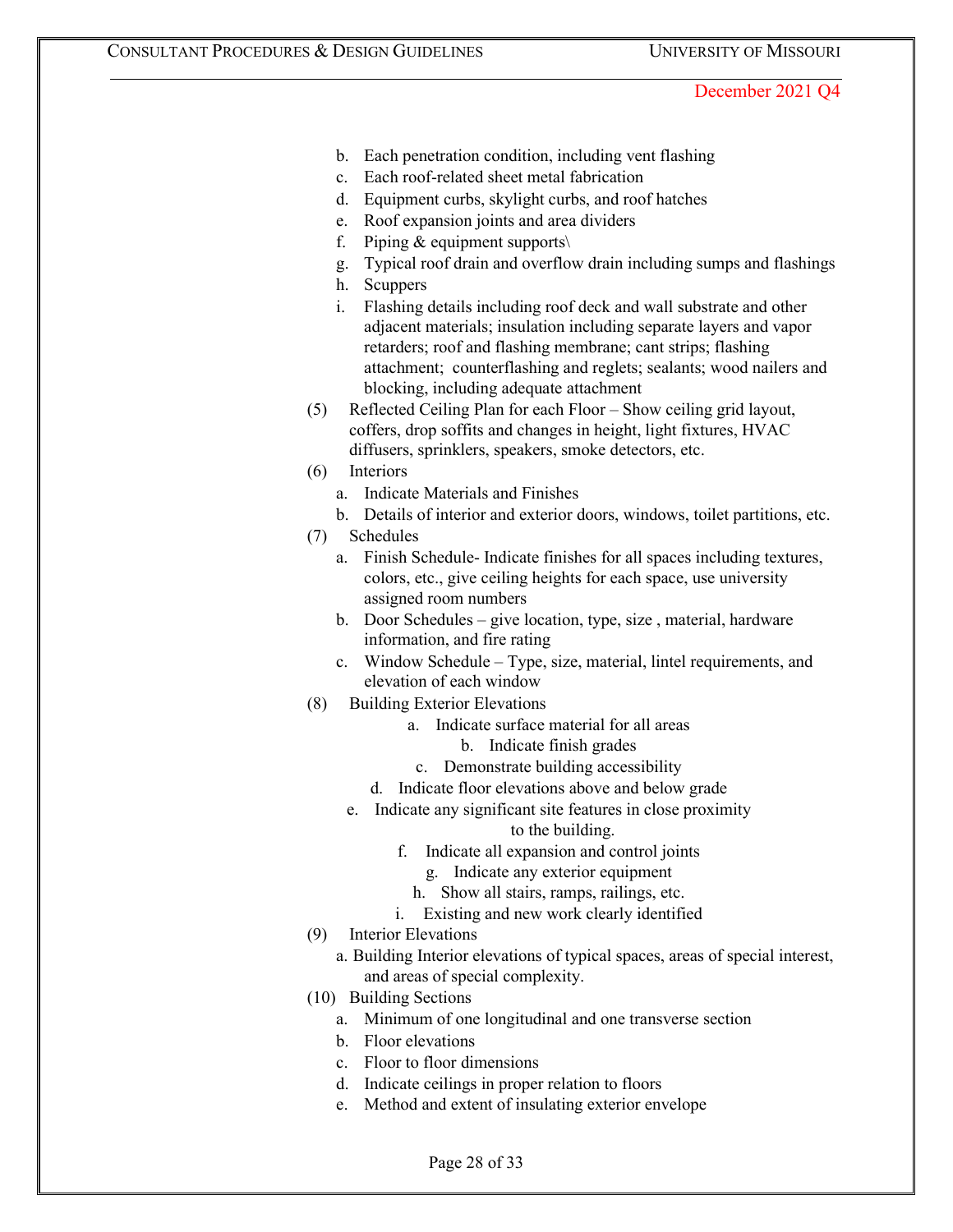- f. Wall sections (at windows, solid walls, parapets, finished grades and footings, etc.)
- g. Stairways
- h. Elevators
- i. Utility coordination cross sections for all congested areas
- 2.1.10.3.2 Basis of Design Report
	- (1) Area Analysis
	- (2) Gross Area Tabulations for net and gross design areas per floor
	- (3) ASHRAE 90.1 Calculations
	- (4) Provide narrative report discussing major design features (reroof)
	- (5) Alternative materials, systems, and equipment
- 2.1.10.3.3 Manual
	- (1) Detailed Specifications

# 2.1.10.4 Structural

2.1.10.4.1 Drawings – Structural Drawings shall provide complete details of all structural components so that no additional structural design will be required for the preparation of the shop drawings except for standard connection details and fabrication calculations.

(1) Structural Floor Plans, each level and Roof Framing Plan

- a. Fixed Colum reference lines
- b. Basic Structural system and dimensions
- c. Bearing Walls
- d. Major bracing locations
- e. Indicate typical bay dimension
- f. Sizing of major components
- g. Identify all framing members Girders, beams, joists
- (2) Structural Foundation Design
	- a. Footings
	- b. Foundation Walls
	- c. Grade Beams
- (3) Sections
	- a. Typical sections of floor and roof systems, identify materials,

thickness, depths, etc. Provide appropriate details to define structure.

- (4) Details
	- a. Typical details for openings in floors, walls with limitations clearly noted
	- b. Foundation Details
	- c. Typical framing details
	- d. Sub drainage
	- e. Waterproofing
- 2.1.10.4.2 Basis of Design
	- (1) Describe existing conditions of the structural system for existing buildings.
	- (2) Describe the structural system for new buildings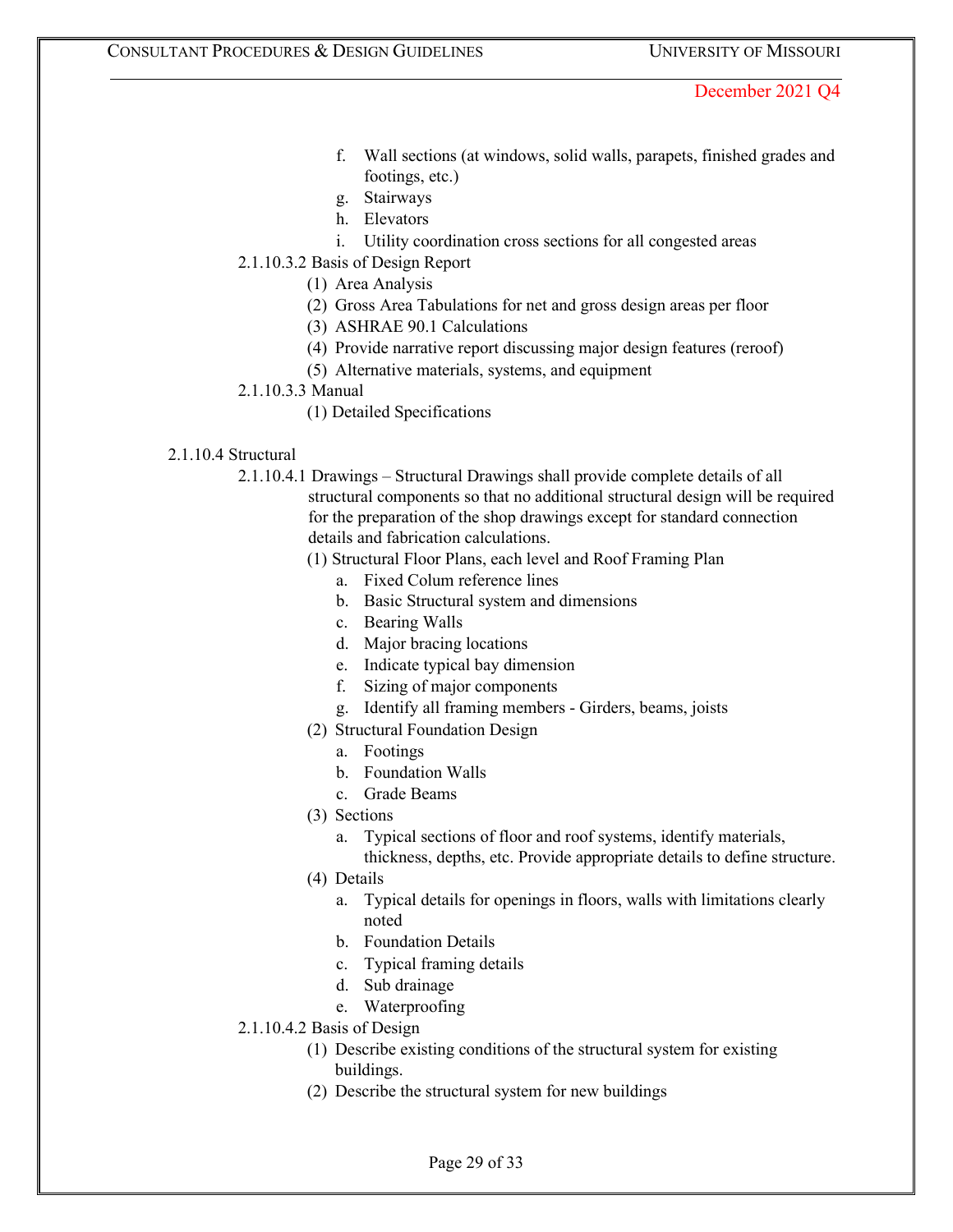- (3) Provide Live Loads, Wind Loads and Seismic Criteria used for structural design
- (4) Provide design bearing/support capacity (soil bearing, pile capacity, caisson capacity) for foundation system geo-tech design criteria for shallow and deep foundations and earth structures
- (5) Provide material info as needed
- 2.1.10.4.3 Manual
	- (1) Detailed specifications
- 2.1.10.5 Mechanical

2.1.10.5.1 Drawings

- (1) Indicate existing mechanical equipment and all required demolition
- (2) Demolition Plan for each floor showing all required demolition
- (3) Indicate service mains, including steam, return, hot water, chilled water, condenser water, etc.
- (4) Equipment rooms all equipment, ductwork and piping shall be drawn to scale and clearance shall be shown – scale should be no smaller than  $\frac{1}{4}$ " per 1'-0". Include evaluations to ensure adequate space (See design guidelines in Section 3)
- (5) Schedules provide schedules for all mechanical equipment, steam traps, air devices, etc., showing sizes, capacities, HP, CFM, electrical characteristics, locations, features (see design guidelines in Section 3 for more details on schedules)
- (6) Floor Plan of each level showing all ductwork, ductwork should be drawn double line, terminal boxes, dampers, diffuser and associated CFM
- (7) Floor Plan of each level showing all piping and valves
- (8) Provide Floor Plans for laboratories show room pressurization for each space and the offset required.
- (9) Provide air and water flow diagrams for supply and exhaust air, and all water and/or steam, condensate distribution systems. Diagrams are to indicate flow rates in mains and branches to assist in balancing.
- (10) Control schematics for each type of system, point listing, and sequence of operation
- (11) Provide sections as required (and as requested by the Project Manager) to clearly show the Work in 3 dimensions
- 2.1.10.5.2 Basis of Design
	- (1) HVAC Load Calculations including ASHRAE 62.1 Ventilation calcs. (Must include all inputs and outputs)
	- (2) Plant analysis and loads and connected load analysis
	- (3) Energy analysis for systems requested by the PM
	- (4) Energy recovery analysis
	- (5) Energy conservation analysis
	- (6) Proposed alternatives or systems for life cycle analysis
	- (7) Alternative materials and equipment
	- (8) Provide equipment cut sheets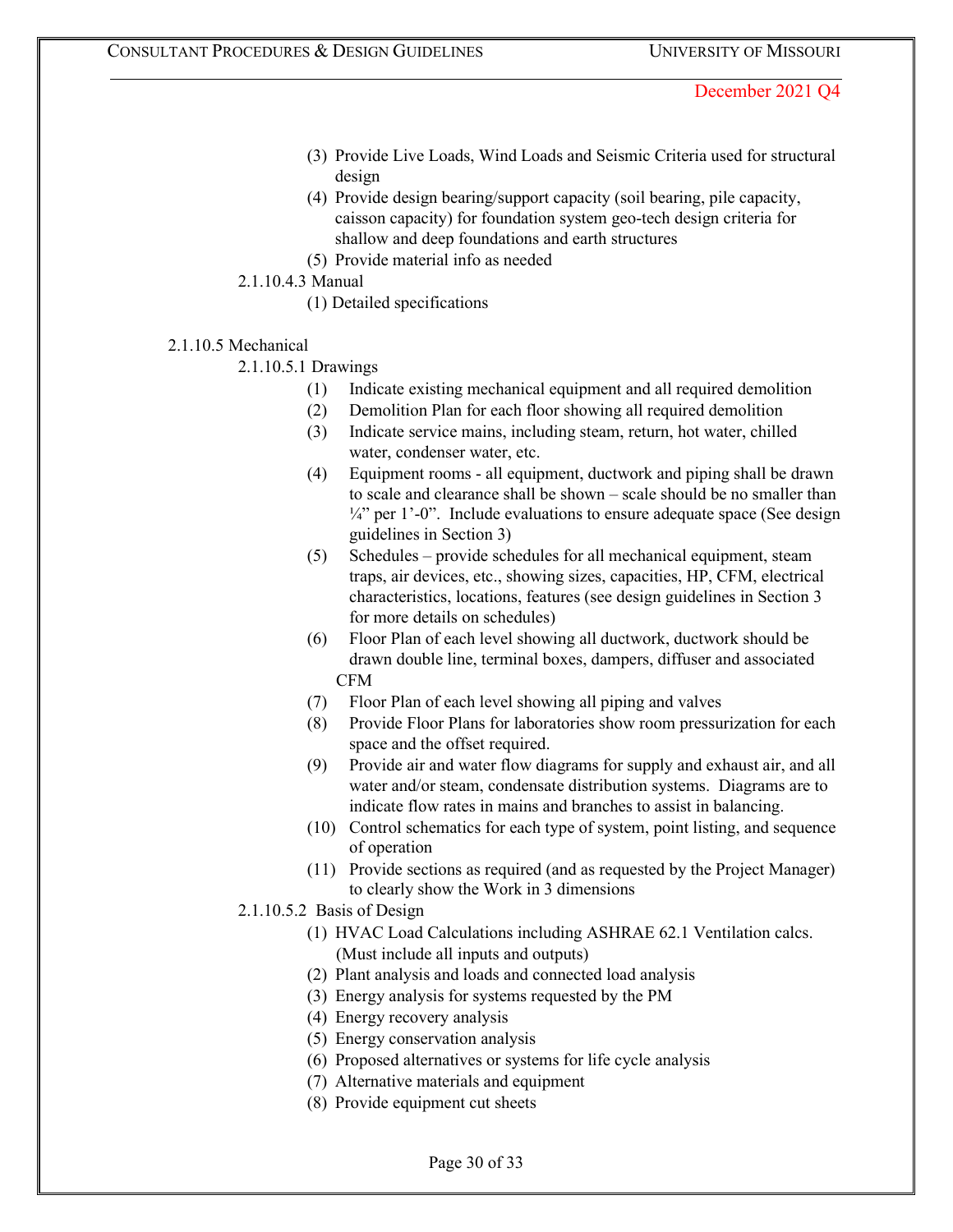(9) Provide material info as needed

# 2.1.10.5.3 Manual

(1) Detailed specifications

### 2.1.10.6 Plumbing

- 2.1.10.6.1 Drawings
	- (1) Indicate all existing plumbing equipment and all demolition required
	- (2) Demolition Plan for each floor showing all required demolition
	- (3) Indicate service mains, including domestic water, fire protection water, sanitary and storm sewer, etc.
	- (4) Equipment rooms all equipment, ductwork and piping shall be drawn to scale and clearance shall be shown – scale should be no smaller than  $\frac{1}{4}$ " per 1'-0". Include evaluations to ensure adequate space (See design guidelines in Section 3)
	- (5) Schedules provide schedules for all plumbing equipment and fixtures showing sizes, capacities, HP, electrical characteristics, locations, features (see design guidelines in Section 3 for more details on schedules)
	- (6) Floor Plan of each level showing all piping, valves, and plumbing fixtures
	- (7) Provide water flow diagrams for water distribution systems. Diagrams are to indicate flow rates in mains and branches to assist in balancing. (8) Provide riser diagrams for potable water, hot water, sanitary sewer (waste and vent), storm sewer, non-potable water, deionized water, compressed air, vacuum, all gas piping systems, etc.
	- (9) Provide details of water heaters, heat exchangers showing all piping, valves and accessories.
- 2.1.10.6.2 Basis of Design
	- (1) Plumbing load calcs for all systems including but not limited to (domestic cold water, hot water, sanitary sewer, soft water, compressed air, vacuum, natural gas, etc.)
	- (2) Alternative materials and equipment
	- (3) Equipment cut sheets
- 2.1.10.6.3 Manual
	- (1) Detailed specifications
- 2.1.10.7 Fire Protection
	- 2.1.10.7.1 Drawings
		- (1) Indicate existing fire protection equipment or systems
		- (2) Layout all components in equipment rooms; all equipment shall be drawn to scale and clearance shall be shown
		- (3) Floor Plan (each level) showing occupancy hazard classifications and coverage requirement
		- (4) Show all fire mains and standpipes
		- (5) Show location of all valves, flow switches, tamper switch
		- (6) Show drain piping and test location and associated details.
	- 2.1.10.7.2 Basis of Design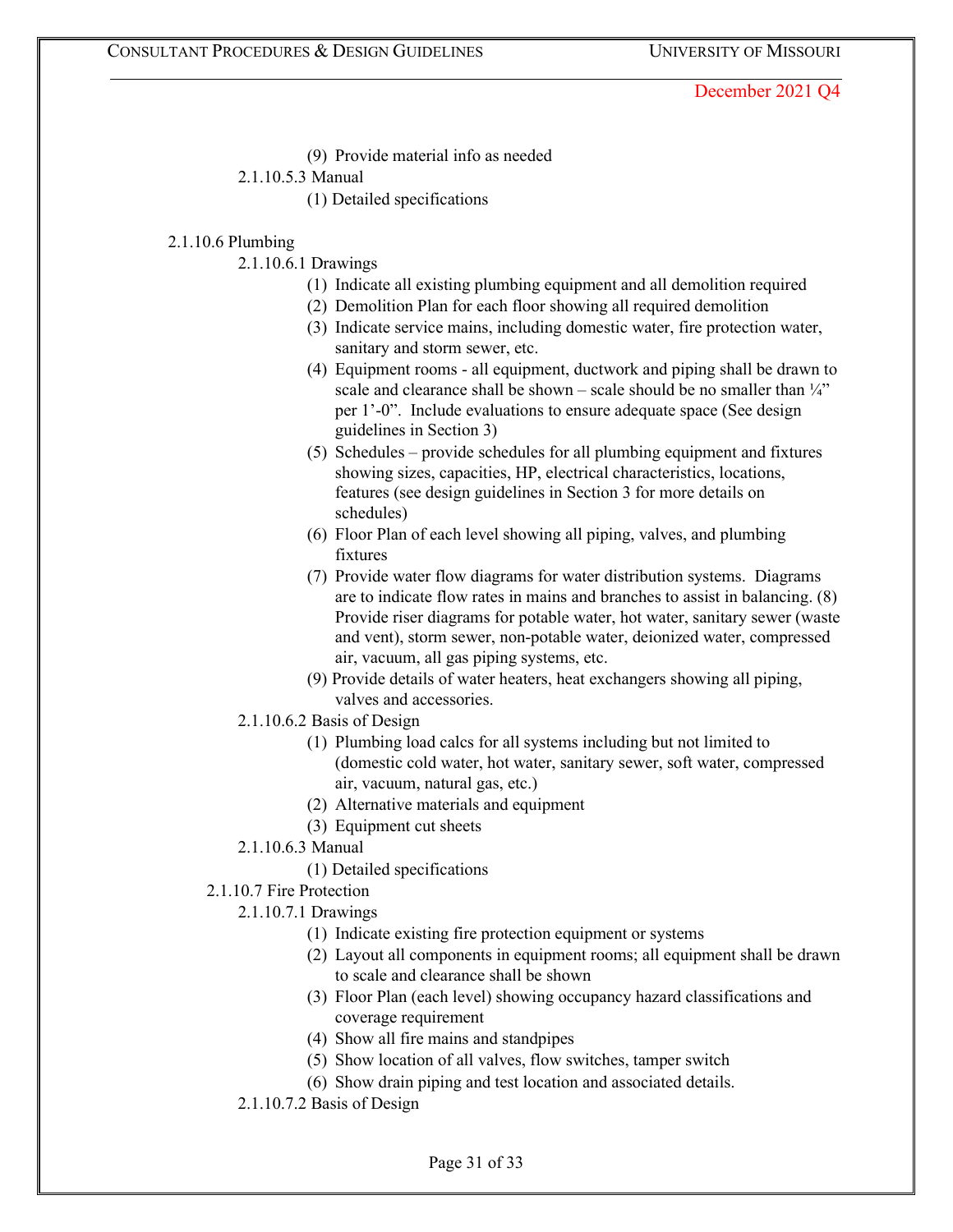- (1) Provide load calculations for system sizing
- (2) Provide equipment cut sheets
- (3) Alternative materials or equipment
- 2.1.10.7.3 Manual
	- (1) Detailed specifications

### 2.1.10.8 Electrical

- 2.1.10.8.1 Drawings
	- (1) Indicate transformer location
	- (2) Demolition Plans Show floor plan of each floor with all required demolition.
	- (3) Layout major components of the existing systems including power, emergency power, communications and fire alarm systems. All equipment shall be drawn to scale and clearance shall be shown.
	- (4) Layout major components of new systems including power, communications and fire alarm systems. All equipment shall be drawn to scale and include required clearances.
	- (5) Power Distribution Plan showing location of incoming service (transformers and primary switches), generators, main switchgear, motor control centers, and panel boards.
	- (6) Floor Plan of each level showing power receptacles, J-boxes, occupancy sensors
	- (7) Floor Plan of each level showing exit lights and fire alarm devices, control panel and auxiliary panels.
	- (7) Floor Plan of each level showing telecom
	- (8) Ceiling Plan of each level showing light fixtures
	- (9) Provide single line electrical distribution diagrams showing primary service to substations and secondary service to distribution switchboards, motor control center, and panel boards for power and lighting. Show all conduit sizes and the size and number of conductors. Provide for both existing and new electrical system
	- (10) One line riser diagram of Fire Alarm System showing all devices including the fire sprinkler flow and tamper switches, etc.
	- (11) One line riser diagram for telecom, security and other systems.
	- (11) Light fixture schedule include at a minimum: fixture type, lamp and ballast information, reflector, lens and louver information, mounting method, etc.
	- (12) Indicate the point of connection to external utilities, i.e., high voltage, telephone, and signal systems.
	- (13) Provide Schedules for all panel boards, motor control centers, and distribution panels, main switchgear.
- 2.1.10.8.2 Basis of Design
	- (1) Electrical Plant Analysis including all load calculations
	- (2) Criteria for lighting used and photometric info for all spaces
	- (3) Criteria for electrical system
	- (4) Provide equipment cut sheets